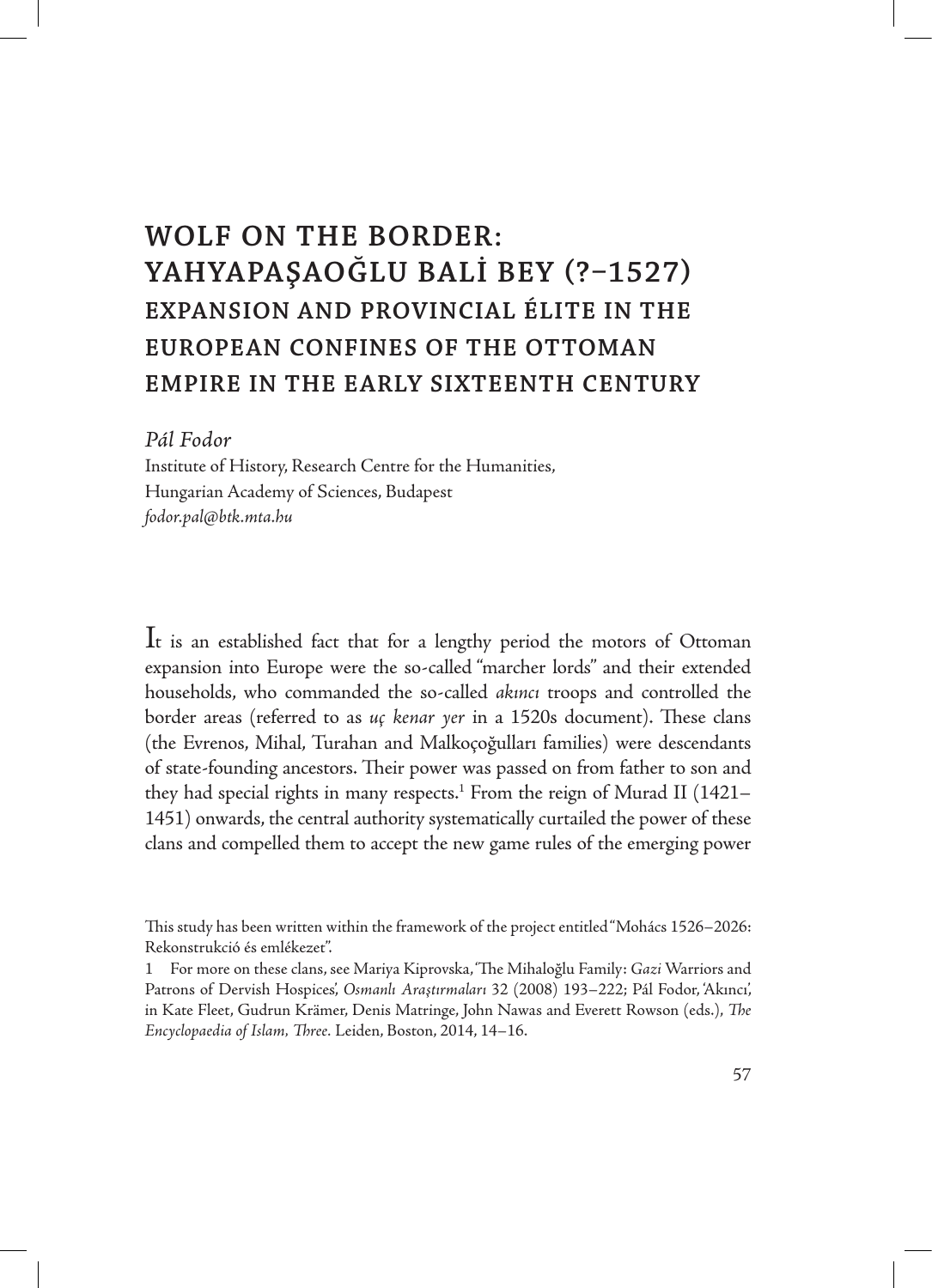structure, which was based on the *kul-devşirme* system.2 In this way, the hereditary aristocracy was gradually replaced by a central and provincial ruling élite formed from men of slave origin, who obtained and then monopolized the empire's key positions. In the first half of the sixteenth century, one can still find – in the western marches3 – several *sancakbeyis* from the Mihaloğlu and Evrenos clans, but the more strategic districts on the main frontlines were already assigned to men from the new "dynasties" of *devşirme* origin. These men were often in-laws of the sultans; in other words, they had family ties to the ruling dynasty.

It was from such a family that the hero of this study, Yahyapaşaoğlu Bali Bey, also came. His father, Yahya Pasha – probably a man of Albanian origin with ties to Skopje (known as Üsküb in Ottoman Turkish) – had been raised in the palace of Mehmed II (1451–1481), thereafter making a brilliant career under Bayezid II (1481–1512).<sup>4</sup> Indeed, during his eventful life, Yahya Pasha served as the governor-general (*beylerbeyi*) of Rumelia three times and of Anatolia two times as well as the district governor (*sancakbeyi*) of Bosnia and of Nicopolis two times each. According to contemporary chronicler Kemalpaşazade, he also served as grand vizier for a short time in 1505, though this claim has not yet been substantiated.<sup>5</sup> However, it is certain that Yahya Pasha was promoted to the position of second vizier in July 1505 and thus became a member of the imperial council.<sup>6</sup> He also participated in important military actions in both

2 Cemal Kafadar, *Between Two Worlds: The Construction of the Ottoman State.* Berkeley, Los Angeles, London, 1995, 141–150; Kiprovska, 'The Mihaloğlu Family', 196, 213–222.

3 Kiprovska, 'The Mihaloğlu Family', 214–215.

4 Hazim Šabanović, *Turski izvori za istoriju Beograda. I. Katarski popisi Beograda i okoline 1476–1566.* Beograd, 1964, 647; Hedda Reindl, *Männer um Bāyezīd: Eine prosopographische Studie über die Epoche Sultan Bāyezīds II. (1481–1512)* (Islamkundliche Untersuchungen, 75.) Berlin, 1983, 336–345. In early 1525, Bali stated in a letter written to Captain-General Pál Tomori that he had heard from his father that both their families had originated from Bosnia and that they were related. Tomori did not consider this to be impossible. See Vilmos Fraknói, 'Tomori Pál élete', *Századok* 15 (1881) 290: note 1, 388.

5 Reindl, *Männer um Bāyezīd*, 341–342.

6 İlhan Gök, *Atatürk Kitapliği M.C. O.71 Numaralı 909–933/1503–1527 Tarihli İn'âmât Defteri (Transkripsiyon–Değerlendirme).* PhD Dissertation, İstanbul, 2014, 383, 392 (on this page the year is given as 907/1501, which seems to be an error). The entries from this *defter* pertaining to the year 909/1504–1505 were previously published by Ömer Lütfü Barkan, 'İstanbul Saraylarına Ait Muhasebe Defterleri', *Belgeler* 9:13 (1979) 296–380.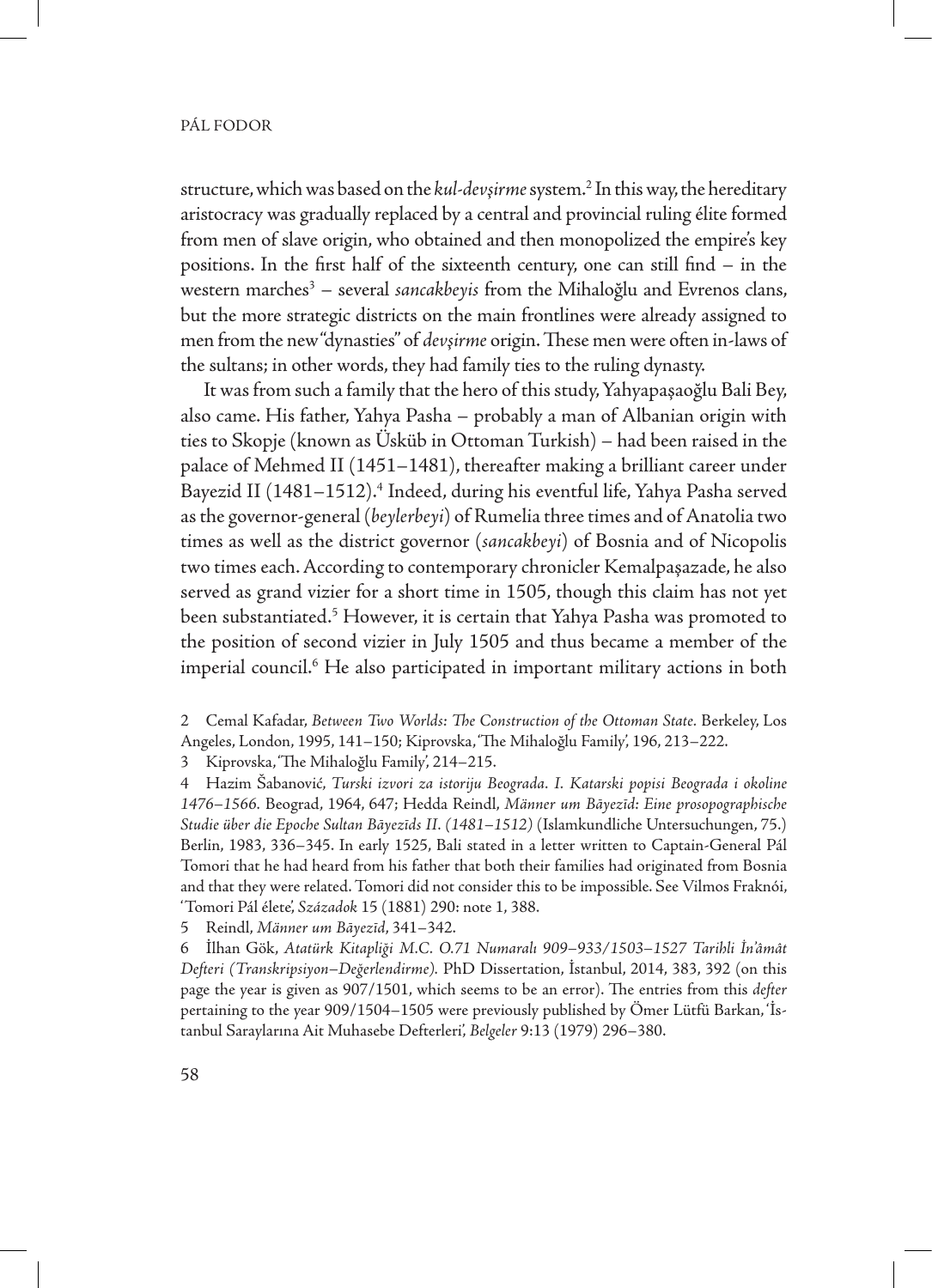the west and the east, fighting valiantly against the Mamluks during the Battle of Ağaçayırı in 1488, serving as the supreme commander of the large Ottoman army sent against Shah Ismail in 1507 and leading numerous attacks against the Albanians, Hungarians and Croats. At the turn of the century (or a little later), Yahya Pasha married a daughter of Bayezid II, thereby becoming his son-in-law (*damad*). South Slav scholarly literature generally identifies his bride as Hatice,<sup>7</sup> though this notion has been contested.<sup>8</sup> Entries from a list of gifts kept for many years (cited above) clearly show that Yahya Pasha married Princess Aynışah.9 Their union took place after Aynışah's first husband, (Göde) Ahmed Mirza, was killed on 14 December 1497, during an uprising in Azerbaijan, where he had gone earlier that year to reclaim the throne of his grandfather, Akkoyunlu ruler Uzun Hasan.10 (Ahmed Mirza was the issue of the marriage between Uğurlu Mehmed, the son of Uzun Hasan who had taken refuge in Istanbul, and Gevherhan, the daughter of Sultan Mehmed II. $^{\rm 11}$ The marriage of Ahmed Mirza and Aynışah took place in 1490 and produced several daughters.) Yahya Pasha died in Edirne sometime after the middle of July 1511.<sup>12</sup>

Yahya Pasha established the family headquarters in Skopje, where he built a mosque, a soup kitchen/inn (*imaret*), a teacher training school (*muallimhane*), fountains (*çeşme*), a mansion (*konak*) and a *türbe*. For their sustainment he used

7 Šabanović, *ibid.*; Dušanka Bojanić, 'Požarevac u XVI veku i Bali-beg Jahjapašić', *Istorisjki Časopis* 32 (1985) 55.

8 Reindl, *Männer um Bāyezīd*, 341; M. Çağatay Uluçay, *Padişahların Kadınları ve Kızları.* (Türk Tarih Kurumu Yayınları, VII/63a .) Ankara, 19852 , 25; M. Tayyib Gökbilgin, *XV. ve XVI. Asırlarda Edirne ve Paşa Livası, Vakıflar – Mülkler – Mukataalar* (İşaret Yayınları, 15.) İstanbul, 2007<sup>2</sup>, 475.

9 Gök, *İn'âmât Defteri,* 1106, 1156, 1218, 1240, 1377.

10 *Şerefname. (2. cilt). Osmanlı–İran Tarihi.* Translated from the Persian by Osman Aslanoğlu. İstanbul, 2010, 117. For the precise date of death, see Roger M. Savory, 'The Struggle for Supremacy in Persia after the Death of Timur', *Der Islam* 40 (1965) 61.

11 Uluçay, *Padişahların Kadınları ve Kızları*, 24–25.

12 Gök, *İn'âmât Defteri,* 1300. The last entry regarding Yahya Pasha was dated 14 July 1511. He was formerly believed to have died in either 1509 or 1510. Reindl, *Männer um Bāyezīd*, 344. According to Kemalpaşazade, Yahya Pasha died in early 1511. İbn Kemâl, *Tevârîh i Âl-i Osmân.*<br>VIII. Daftar (*Teanskrittsion*), (Türk Tarih Kurman Yanghar, XVIII/10 ) Ed. by Abrast Užvr. *VIII. Defter (Transkripsiyon).* (Türk Tarih Kurumu Yayınları, XVIII/10.) Ed. by Ahmet Uğur. Ankara, 1997, 281.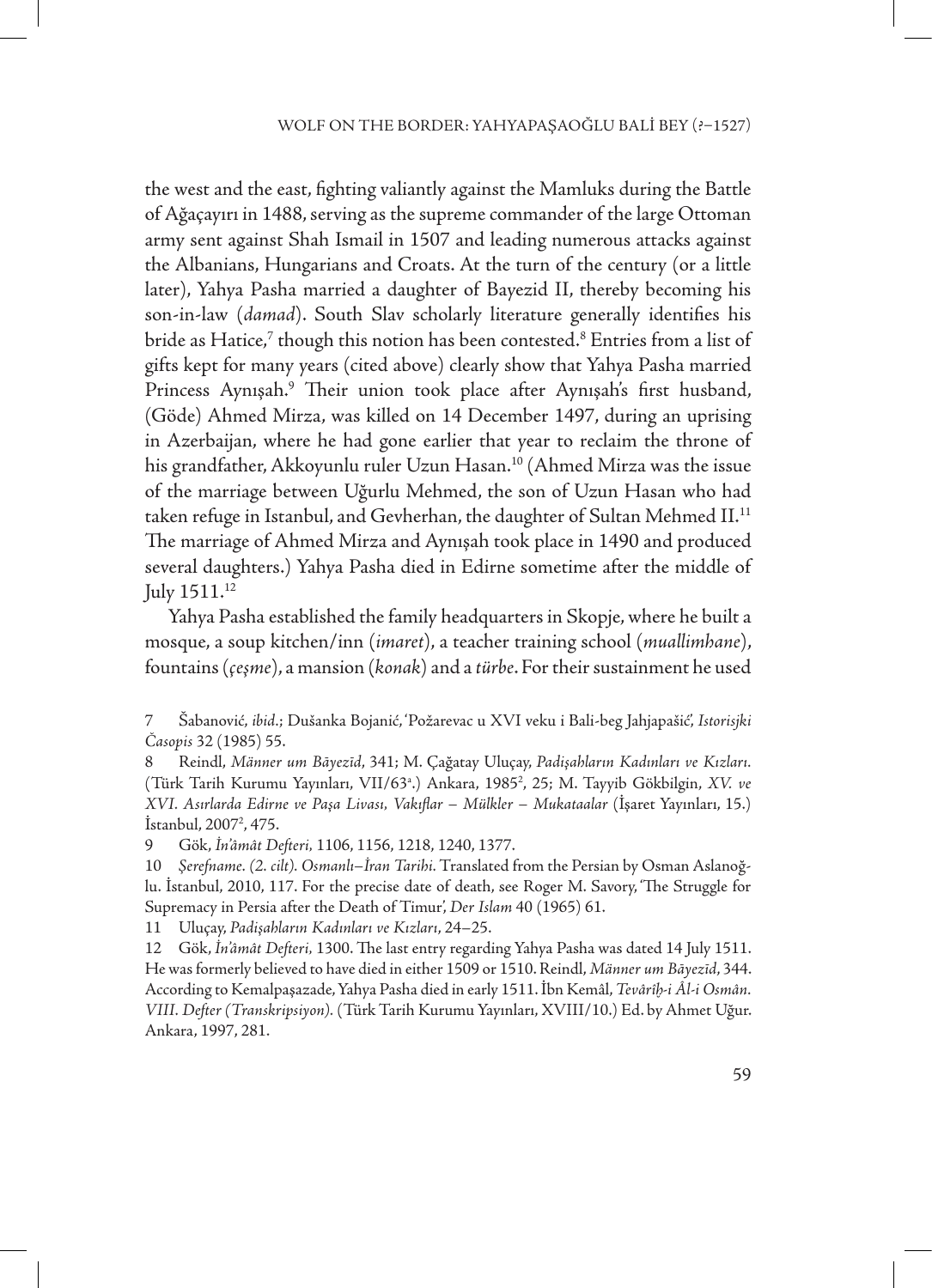proceeds from the large religious endowment he founded from his vast array of real estate (houses, shops, baths, watermills, baking houses, soap-making workshops, caravanserais, covered markets, abattoirs, storehouses, etc.) and villages in Skopje, Loveç, Hirsovo, Sofia, Nicopolis, Istanbul, Tatarpazarı and elsewhere.13 Yahya Pasha also founded a teacher training school and a primary school (*mektebhane*) in Istanbul, which he financed with income from a village around Gallipoli and a few endowments in Galata. He also owned a livestock farm in Plovdiv (known in Ottoman Turkish as Filibe).<sup>14</sup>

Kemalpaşazade wrote the following revealing description of Yahya Pasha: "This highly esteemed statesman was among the greatest of those dignitaries who served at the heavenly court. He was among the senior attendants who served at the threshold of the House of Osman which is the abode of sovereignty. He long served in the distinguished harem at the time of Sultan Mehmed Khan. He rose to high rank in the shadow of his grace. … He first gave him the *beylerbeyilik* of Anatolia. However, he soon removed him from this office, because they accused him of oppressing his subjects. After dismissing him, he conducted an inquiry, and finding him innocent, again honored the commander-in-chief: he benevolently gave him the *beylerbeyilik* of Rumelia. When the sovereign, whose sins are forgiven, died and chaos, rebellion and clamour filled the world's stage, he became the chief commander of the Rumelian part of the country. He again became the governor-general of Anatolia and Rumelia during the age of the auspicious world conqueror, Sultan Bayezid Khan. The light of the Sun-like [ruler]'s grace filled the candle of his fortune and he glistened as a Sun on the celestial summit of greatness. The multitude of his attendants and goods, the abundance of his servants and household surpassed those of the other great governors and generous viziers.

14 Gökbilgin, *Edirne ve Paşa Livası*, 456–458; Bojanić, 'Požarevac', 56; cf. Reindl, *Männer um Bāyezīd*, 344; Aleksandar Fotić, 'Yahyapaşa-oğlu Mehmed Pasha's Evkaf in Belgrade', *Acta Orientalia Academiae Scientiarum Hungaricae* 54:4 (2001) 438–439.

<sup>13</sup> His 1505–1506 endowment deeds were published in Serbian translation and (in the case of the first one) in the original by Gliša Elezović, *Turski spomenici. 2 vols.* Beograd, 1940–1952, I/1. 384–411, 420–525; I/2. 120–123. Cf. Vera Moutaftchieva, 'Du role du vakıf dans l'économie urbaine des pays balkaniques sous la domination ottomane (XVe –XVIIe s.)', in Eadem, *Le vakıf–un aspect de la structure socio-économique de l'Empire ottoman (XV*<sup>e</sup> *–XVII*<sup>e</sup>  *s.).* Sofia, 1981, 206–207; Bojanić, 'Požarevac', 56.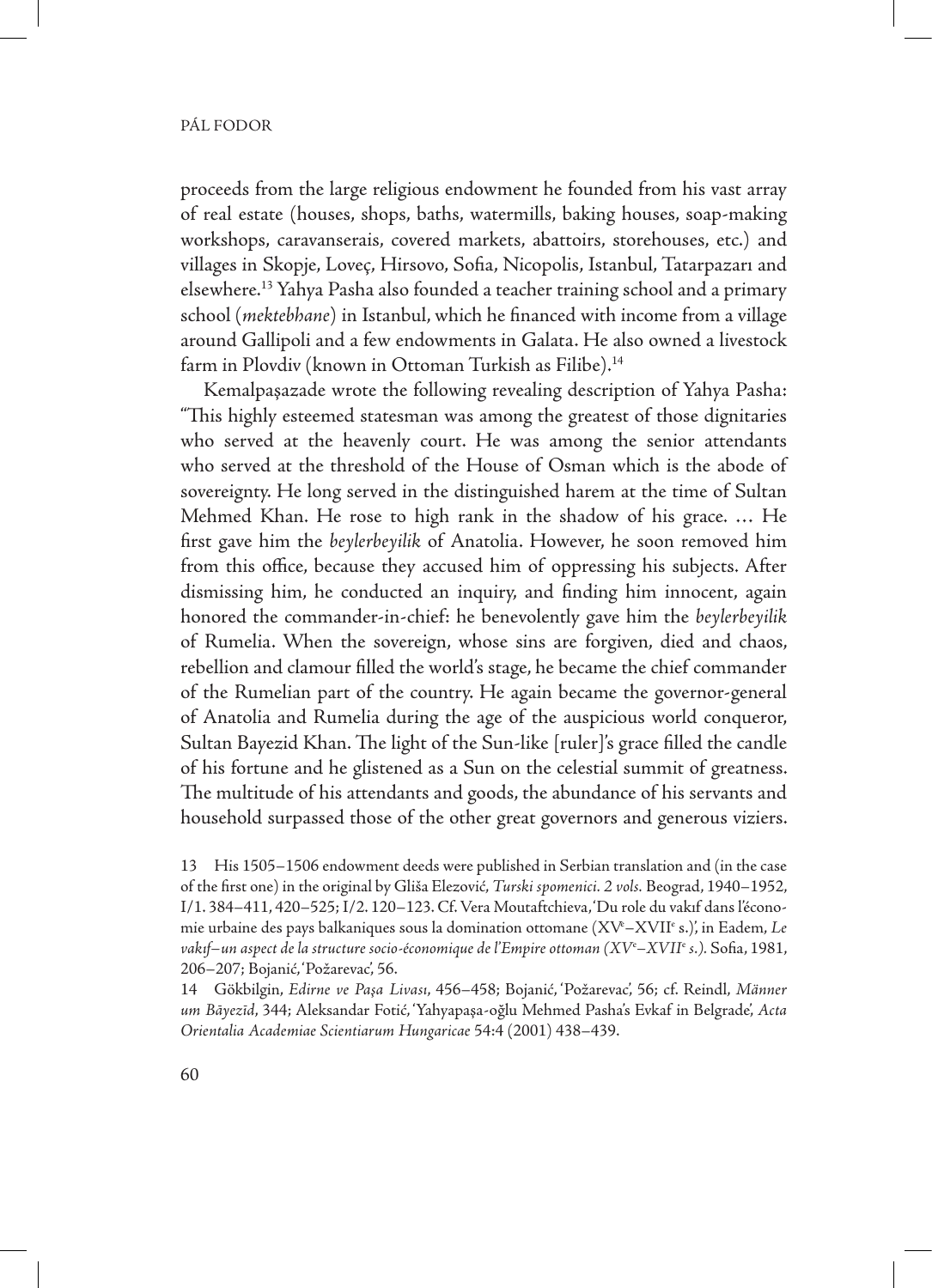… His illustrious children, who were the lions of the reeds of the fight for faith (*gaza*), as a spear and drown sword proceeded behind him and before him."15

All seven of Yahya Pasha's sons – Bali, Mahmud, Mehmed, Sinan, Ahmed, İskender, and Mustafa – were adults at the time of his marriage into the sultan's family and therefore had no royal blood.<sup>16</sup> Bali Bey was the eldest son and he became the recognized leader of the clan after his father's death. Although Bali Bey is mentioned in a relatively great number of sources (compared to other major actors of the period), the year of his birth is not known and there are gaps in our knowledge of his career. Some Hungarian sources describe him – and this seems to have been the source of subsequent misunderstandings – using the attribute Küçük ('little, shorter, lesser'),17 while Ottoman sources occasionally use the attribute Koca ('great, elder').<sup>18</sup> Perhaps the first word was used to distinguish him from the "Great" Bali, that is, Malkoçoğlu Bali Bey, while the second was used at the Ottoman court as a mark of respect, since by that time Bali had proven himself to be a great warlord. The first mention of Bali Bey dates to 1485, when he is recorded as the holder of a large prebend (*ziamet*)19 in Bosnia, and he is subsequently identified as the commander (*subaşı*) of the Yürüks, a peasant military organization in Rumelia.20 In 1498, he obtained an immense amount of plunder during his participation in the great

<sup>15</sup> İbn Kemâl, *Tevârîh˘ -i Âl-i Osmân. VIII. Defter,* 281–282.

16 Bojanić, 'Požarevac', 55; Gökbilgin, *Edirne ve Paşa Livası*, 458: note 729, and Reindl, *Männer um Bāyezīd*, 345. The latter work specifies only five sons.

17 *Istvánffy Miklós magyarok dolgairól írt históriája Tállyai Pál XVII. századi fordításában. I/1: 1–12. könyv.* (Történelmi források, 1.) Ed. by Péter Benits. Budapest, 2001, 154. According to Istvánffy, the "exceedingly eminent strong man" received this name as a result of "the child-like condition of his body", though this was obviously not the main reason.

18 See the entries of the 1526 campaign journal on 30 July and 20 September: *Török történetírók. Vol. I.* Translated and annotated by József Thúry. Budapest, 1893, 310, 319; Feridun Ahmed Bey, *Münşeatü's-Selatin. Vol. I.* İstanbul, 1274/18582 , 559, 563–564; Anton C. Schaendlinger, *Die Feldzugstagebücher des ersten und zweiten ungarischen Feldzugs Suleymans I.*  (Beihefte zur Wiener Zeitschrift für die Kunde des Morgenlandes, 8.) Vienna, 1978, 73, 88.

19 Šabanović, *Turski izvori,* 646; Bojanić, 'Požarevac', 56.

20 Ömer Lütfi Barkan, 'Osmanlı İmparatorluğunda Bir İskân ve Kolonizasyon Metodu Olarak İstilâ Devirlerinin Kolonizatör Türk Dervişleri ve Zâviyeler', *Vakıflar Dergisi* 2 (1942) 342: No. 183; Bojanić, 'Požarevac', 56.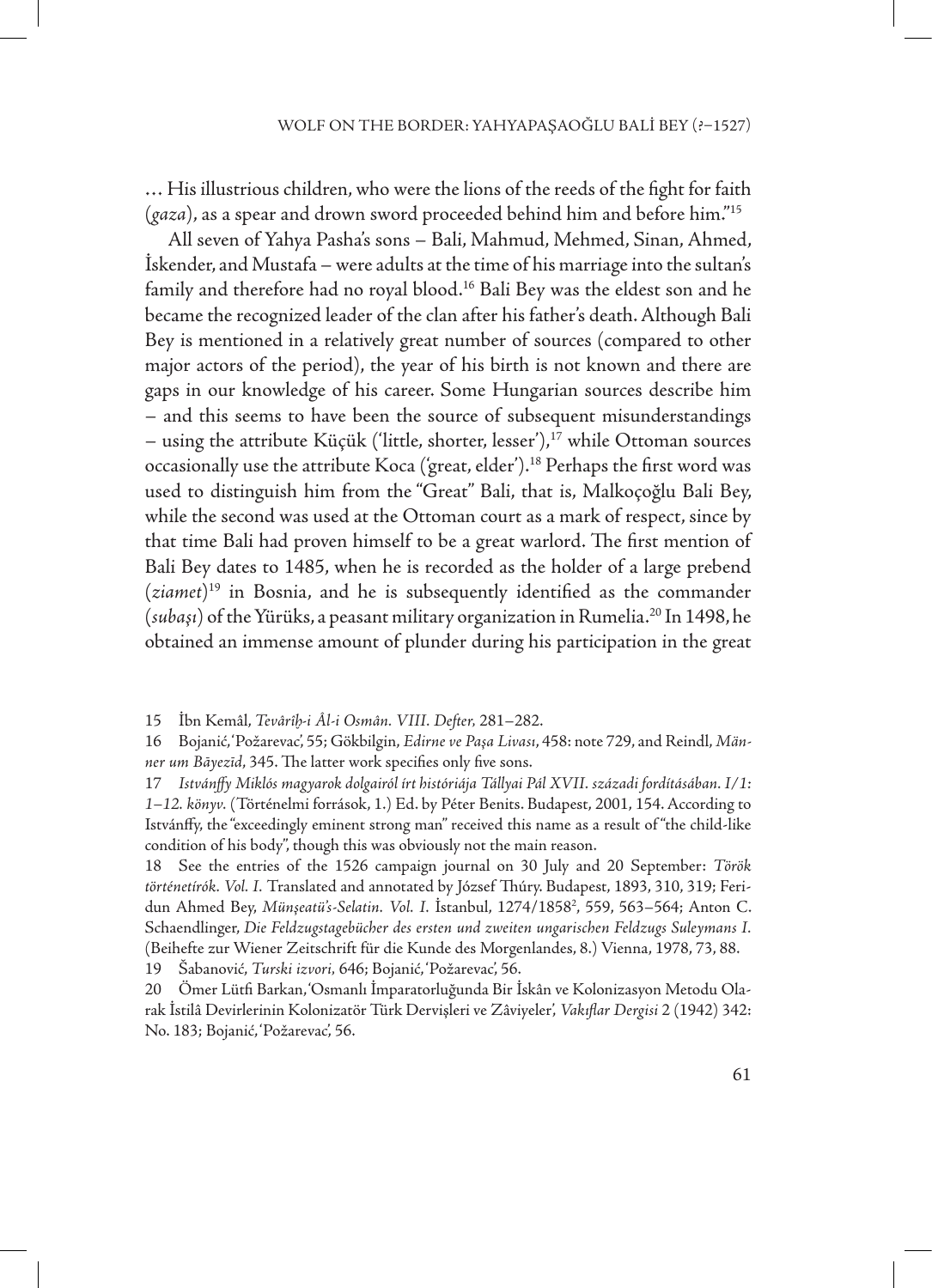incursion into Poland, which was led by Malkoçoğlu Bali Bey.<sup>21</sup> It seems that Yahyapaşaoğlu Bali, whom Kemalpaşazade referred to as a "freshly matured adult" (*taze yetişmiş*),<sup>22</sup> held the rank of *sancakbeyi* at the time (probably commanding one of the districts on the Lower Danube). The evidence for this is that the Rumelian *bey*s had been ordered to participate in the foray into Poland and that Hoca Sadeddin – another, though much later, chronicler who gave an account of the event – also referred to Bali as a *bey*. 23 But in 1504 he was undoubtedly a member of the élite club of provincial governors (*ümera*): an entry in the above- mentioned *defter* dated 8 September 1504 states that he had "become the *bey* of the *liva* of Küstendil".24 In 1506, he was appointed to head the *sancak* of Avlonya in Albania.25 Bali Bey spent the year 1507 at the latter location<sup>26</sup> and perhaps most of 1508 as well. On 18 June 1509, he was said to be the district governor of Silistra.<sup>27</sup> Bali Bey still filled the latter position on 8 August 1511,28 though by 10 October of this year had become the *bey* of the *sancak* of Nicopolis.29 In the latter post, Bali Bey faced a grave challenge: he had to take sides in the struggle for the throne between Sultan Bayezid and Prince Selim.<sup>30</sup> Whereas most of the Rumelian *beys* gave their support to Selim,<sup>31</sup> Bali Bey played a duplicitous game for some time. According to several reports stemming from 1511–1512, he repeatedly informed Bayezid about Selim's

21 Hoca Sadeddin, *Tacü't-Tevarih. Vol. II*. Istanbul, 1280/1863, 81–84. On the Polish–Ottoman war and its international correlations, see Alexandru Simon, 'Habsburg Politics at the Border of Christendom in the Early 1500s', *Banatica* 21 (2011) 55–71.

- <sup>22</sup> İbn Kemâl, *Tevârîh˘ -i Âl-i Osmân*. *VIII. Defter,* 167.
- 23 Hoca Sadeddin, *Tacü't-Tevarih*, II. 84.
- 24 Gök, *İn'âmât Defteri,* 261.
- 25 Šabanović, *Turski izvori,* 646; Bojanić, 'Požarevac', 56.
- 26 Gök, *İn'âmât Defteri,* 619, 678, 705.
- 27 *Ibid.,* 956.
- 28 *Ibid.,* 1129, 1284, 1301, 1310–1311.
- 29 *Ibid.,* 1343.

30 On this recently, see H. Erdem Çıpa, *The Making of Selim: Succession, Legitimacy, and Memory in the Early Modern Ottoman World.* Bloomington, Indianapolis, 2017, 29–107. Specialists harshly criticized this book; the length of one review of the book is revealing in itself: Fikret Yılmaz, 'Selim'i Yazmak', *Osmanlı Araştırmaları* 51 (2018) 297–390.

31 Çağatay Uluçay, 'Yavuz Sultan Selim Nasıl Padişah Oldu?', *Tarih Dergisi* 7:10 (1954) 124–125 and notes 15 and 17.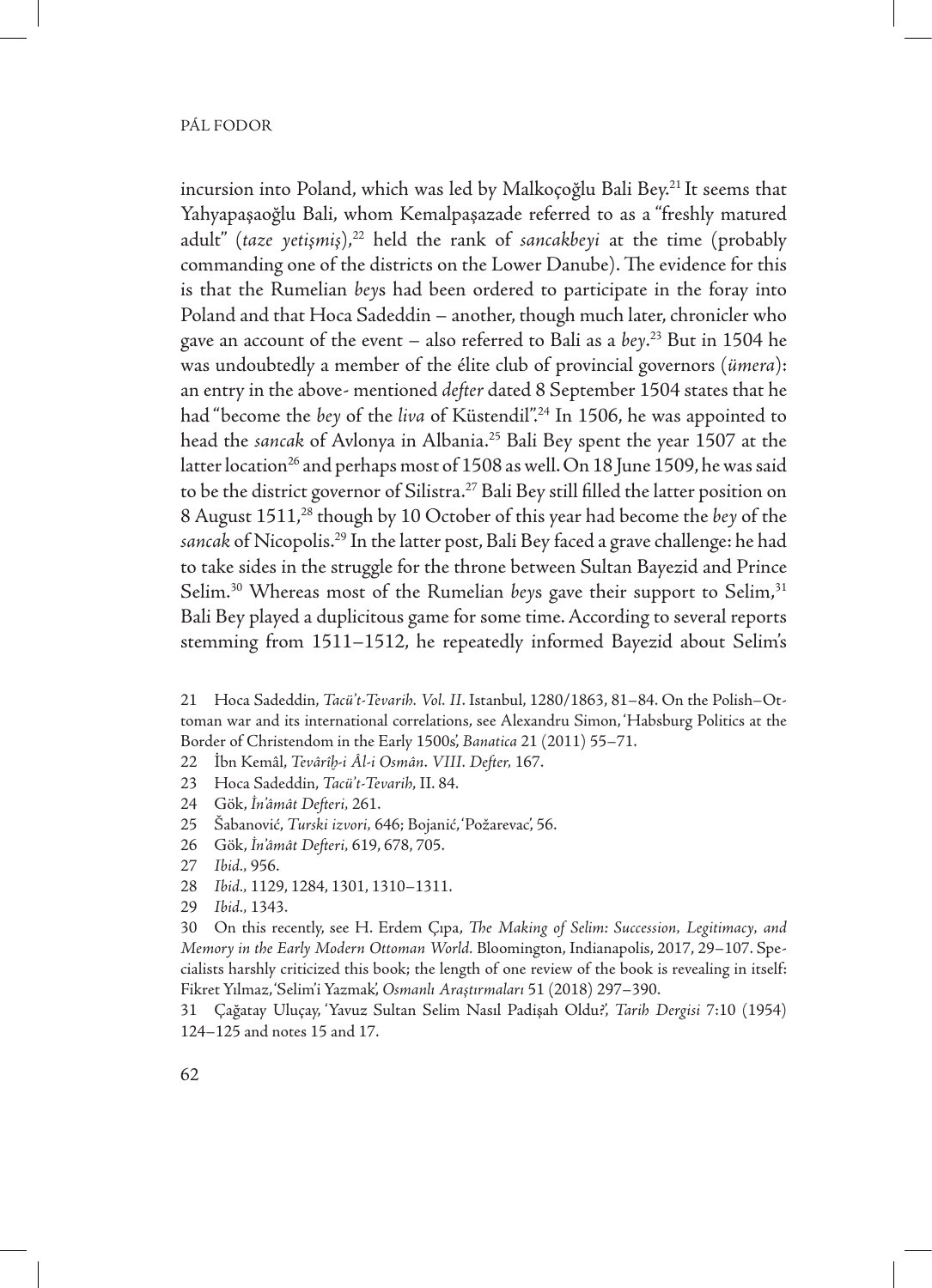movements (for example, his arrival to Akkerman), but then gave his backing to Selim, initially supporting him in secret and then doing so openly. $32$ 

Bali was soon rewarded for his timely switch of allegiance: in late 1513, the new padishah appointed him as the *sancakbeyi* of Semendire.33 This appointment amounted to a recognition of his merits, for the post was the most significant in the Ottoman border organization. As its holder, Bali could exert – in conjunction with the *bey* of Bosnia – critical influence over Ottoman plans and actions in relation to Hungary. Apart from a few short intervals (during his redeployment to İskenderiye in 1518–1520, to Bosnia in 1521 and to Vidin in  $1523-1524$ ,<sup>34</sup> it was in this post that Bali strove unremittingly to destroy the southern defense system of the Kingdom of Hungary and to conquer the Hungarian and Croatian lands by means of uniting the military forces stationed in Bosnia and in the other frontier sub-provinces (İzvornik, Alacahisar, Vidin, etc.). In the period until his death in 1527, hardly any major attacks or coordinated incursions were undertaken without his direct or indirect involvement. A striking success came in late April–early May 1515, when by means of a ruse Bali crushed the army of the Voivode of Transylvania John Szapolyai as the latter lay siege to the Ottoman fortress of Havale (Zsarnó in Hungarian, Avala in Serbian) that was blockading Hungarian Belgrade.<sup>35</sup>

32 İstanbul, Topkapı Sarayı Müzesi Arşivi (henceforth TSMA), E 6306, 6329 (?). According to İsmail Hakkı Uzunçarşılı (*Osmanlı Tarihi. Vol. II*. [Türk Tarih Kurumu Yayınları, XIII/16b1.] Ankara, 1975<sup>3</sup>, 238: note 2), this report was written by Malkoçoğlu Bali Bey, though this is almost certainly inaccurate. Selahattin Tansel, *Sultan İkinci Bâyezid'in Siyasî Hayatı*. İstanbul, 1966, 274–276. In one of his reports (TSMA E 5082), Bali expressed his veneration as follows: "For this poor servant of yours there is no joy and support beyond the happiness-yielding threshold of the felicitous padishah… Whenever they command and request service from us, we go humbly into this high service and place our souls and bodies at risk. We hope that the merciful glance and high grace of the felicitous padishah will not distance itself from this servant of his…" 33 Šabanović, *Turski izvori,* 646; Bojanić, 'Požarevac', 56.

34 In addition to the previously cited works, see also Olga Zirojević, *Tursko vojno uredjenje u Srbiji (1459–1683).* Belgrade, 1974, 261–264.

35 Ludovicus Tubero, *Kortörténeti feljegyzések (Magyarország).* (Szegedi Középkortörténeti Könyvtár, 4.) Published by László Blazovich and Erzsébet Sz. Galántai. Szeged, 1994, 280– 283; *Istvánffy Miklós magyarokról írt históriája*, 154–156. There also exists a contemporary Ottoman account of the event: the letter that Prince Süleyman wrote to the pashas of the imperial council based on Bali Bey's reports (TSMA E 5438). For the English translation of this letter,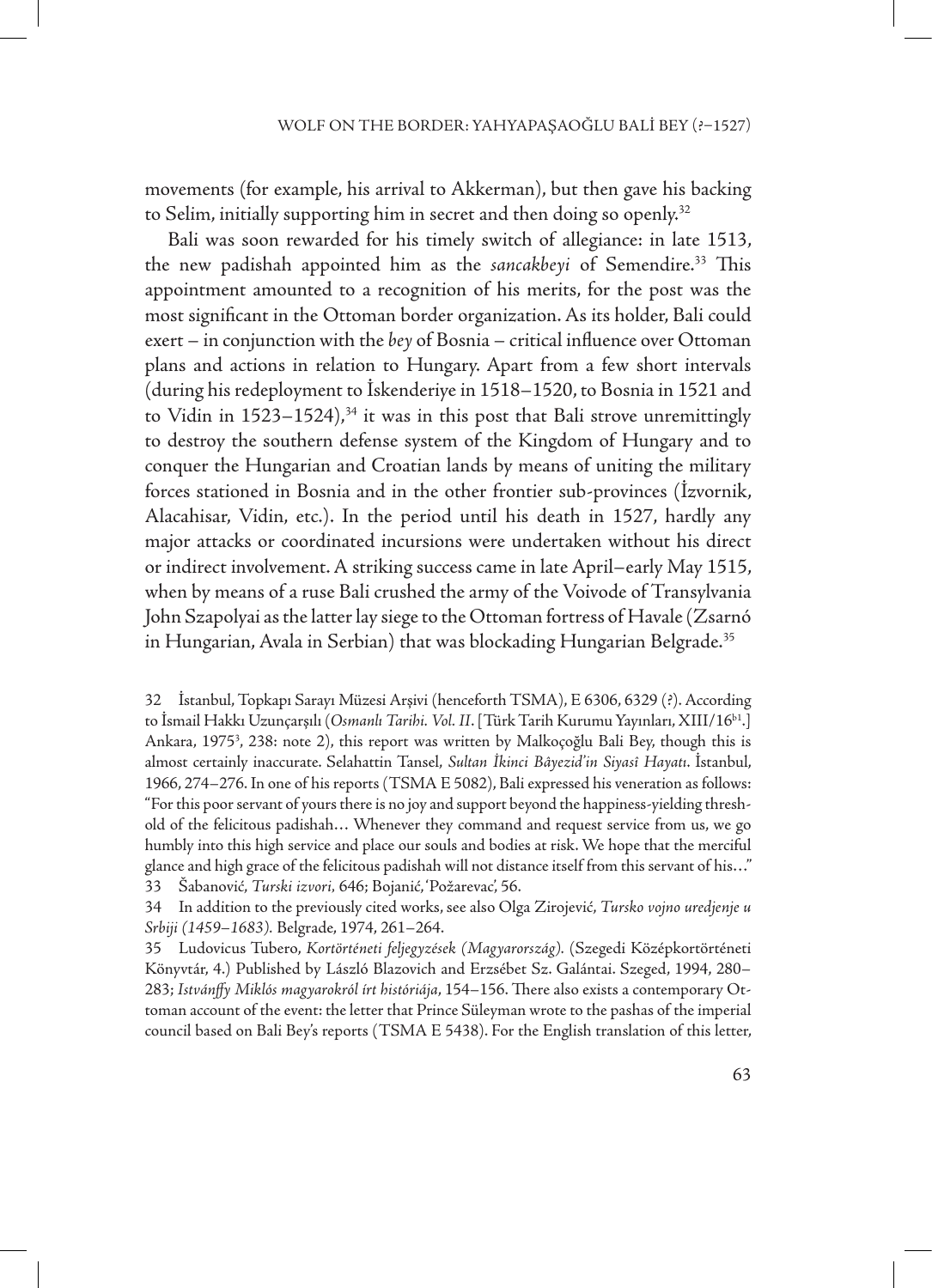Bali Bey was also closely involved in the great turnabout in Ottoman "grand strategy" in 1520–1521, when the new sultan, Süleyman, abandoned his father's eastern-oriented policy and launched an offensive against Central and Western Europe.<sup>36</sup> During preparations for the campaign, Süleyman requested the opinion of Bali, who had been transferred to Bosnia in early 1521. In accordance with the interests of the military establishment in Rumelia, Bali argued for an attack against Hungary and the occupation of Buda, since – in his view – the Hungarians were no longer capable of resistance.<sup>37</sup> After the initial success of the campaign (the occupation of Szabács/Šabac/Böğürdelen on 7 July), Bali received the unprecedented honour of being invited to express his opinion on further military action in a personal meeting with the sultan.<sup>38</sup> Bali unexpectedly advised the ruler to capture Belgrade rather than go as far as the original target of Buda. He seems to have concluded that it would be dangerous for the Ottoman forces to penetrate the heart of the country without first acquiring this key fortification. Süleyman accepted Bali's advice and turned against Belgrade despite his ardent desire ride through the streets of Buda on his horse at the end of his first military campaign.<sup>39</sup>

39 17 July entry from the campaign journal: "Yahyapaşaoğlu Bali Bey, appearing before the padishah, held consultations regarding the campaign and they decided to move against Bel-

see the Appendix (No. 1). On the Ottoman–Hungarian relations and frontier conflicts in the late 1510s, see Tamás Pálosfalvi, *From Nicopolis to Mohács: A History of Ottoman–Hungarian Warfare, 1389–1526.* Leiden, Boston, 2018, 248–268.

<sup>36</sup> On this, see Pál Fodor, *The Unbearable Weight of Empire: The Ottomans in Central Europe*  – A Failed Attempt at Universal Monarchy (1390–1566). Budapest, 2016<sup>2</sup>, 56 ff.

<sup>37</sup> "It should not remain a secret for the high throne that damned Hungary has no position or strength that would have to be taken into consideration." Pál Fodor, 'Ottoman Policy towards Hungary, 1520–1541', *Acta Orientalia Academiae Scientiarum Hungaricae* 45:2–3 (1991) 335. In this work, I concluded that this undated report had been written in 1524 or 1525 rather than the likewise considered 1521, though in light of subsequent findings regarding Bali Bey's tenures of office, it has become clear that it was written in the spring of the latter year.

<sup>38</sup> TSMA E 6060: Bali's report to the sultan in response to the command of the latter received on the date on which Szabács was occupied (7 July). This report reveals that the sultan had ordered Bali take up position on the Syrmian side of the Sava across from Szabács, and if he could not cross the river there, to move on to the imperial encampment. Bali informed the ruler that he would arrive to the Syrmian crossing in three days. According to the campaign journal, he finally arrived on 15 July to the camp of the *beylerbeyi* of Rumelia, whom the sultan had first sent from Szabács to the Syrmian side of the Sava.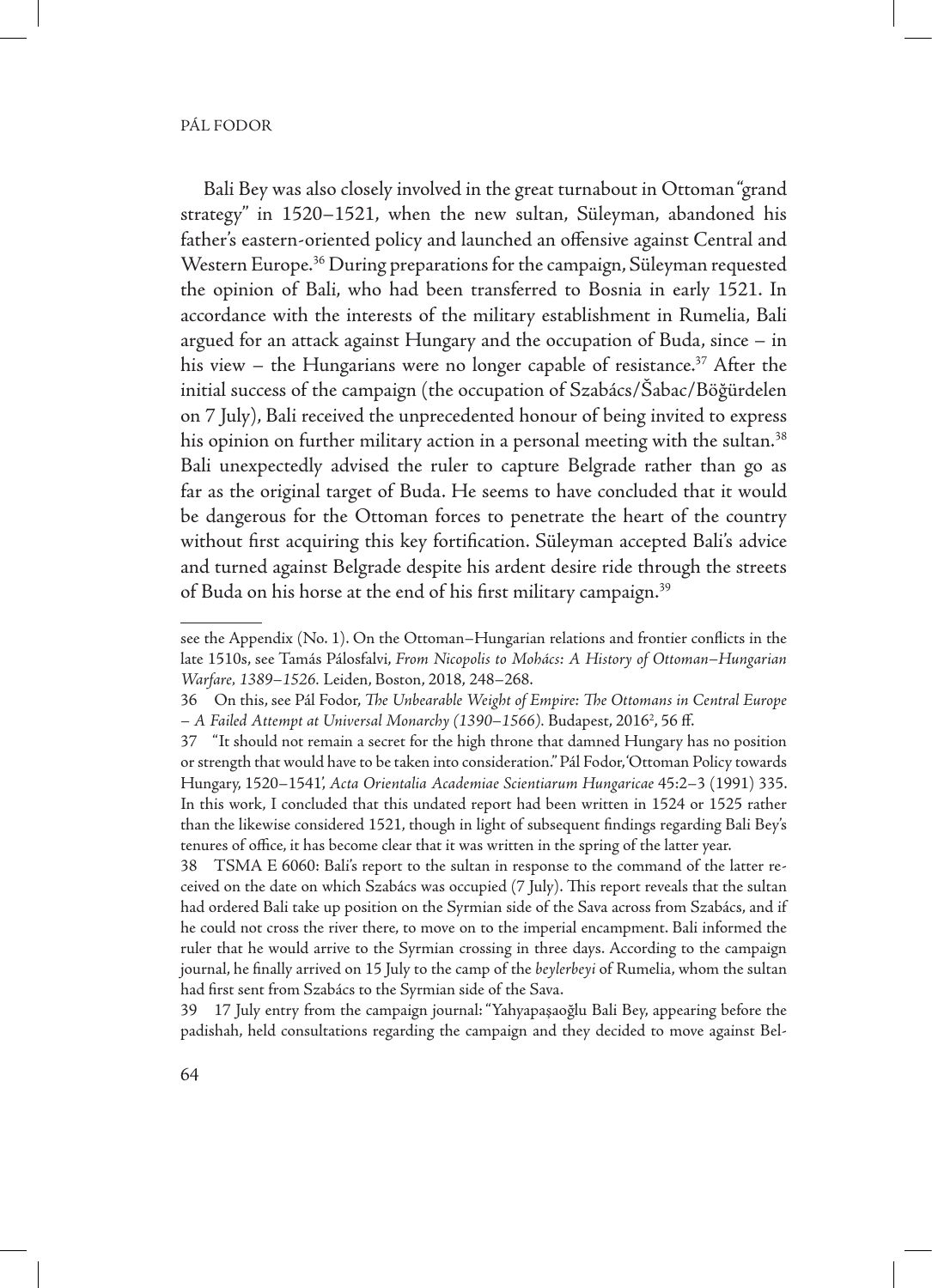Bali Bey caused considerable destruction on Hungarian soil on his way to the camp. The campaign journal describes Bali Bey's depredations as follows: "Returning from Hungary with six-seven thousand people, he captured three castles along the way; he brought two of them under his dominion through siege and put their inhabitants to the sword, while one [castle] voluntarily surrendered. The infidel named Deli Marko – as he set off to take 'tongues' [captives] bragging of his valour – appeared in his pathway; they fought fiercely, though in the end he captured the accursed alive, while he took the heads of sixty unbelievers and brought the accursed to the high court along with his armor."40 On 24 July, Bali Bey entered the northern part of Syrmium and after capturing Szalánkemén (Stari Slankamen; between 24 and 27 July), which had been abandoned by its defenders, he kept watch over the Danube crossings from here at the command of the sultan and took care not to let the Hungarians take by surprise the besieging Ottoman military corps that were conducting raids in Syrmium.41 Bali Bey's reports and the campaign journal reveal that he continually sent captured "tongues" (prisoners) to the sultan – sometimes just a few, sometimes several dozen at one time. $42$  He attempted to draw close to Pétervárad (Petrovaradin), once requesting that the sultan provide him with 15

grade." *Török történetírók*, I. 289; Feridun, *Münşeat*, 510; Schaendlinger, *Die Feldzugstagebücher*, 36. Bostan (known in previous Hungarian scholarly literature as Ferdi) attributes this change in concept even more resolutely to Bali: "When they conferred in the presence of the sultan, the decision to occupy the fortress of Belgrade was taken, upholding the words of Bali Bey." *Török történetírók. Vol. II (1521–1566).* Translated and annotated by József Thúry. Budapest, 1896, 50. Celalzade Mustafa wrote, to the contrary, that Second Vizier Mustafa Pasha convinced the sultan to seize Belgrade. *Török történetírók,* II. 135–136; Petra Kappert (ed.), *Geschichte*  Sultan Süleymān Ķānūnīs von 1520 bis 1557 oder Țabak āt ül-Memālik ve Derecāt ül-Mesālik von Celālzāde Muștfā genannt Koca Nișāncı (Verzeichnis der orientalischen Handschriften in Deutschland, Supplementband, 21.) Wiesbaden, 1981, 56b–57a. The campaign journal does not suggest that Mustafa Pasha, who returned to the camp on the date of Bali's arrival after an incursion into Syrmium that lasted for several days, met with the sultan. On the Hungarian side, they regarded it as fact that the Turks had seized Belgrade based on the recommendation of Bali: Pálosfalvi, *From Nicopolis to Mohács*, 407.

<sup>40</sup> *Török történetírók*, I. 288; Feridun, *Münşeat*, 509; Schaendlinger, *Die Feldzugstagebücher*, 35. 41 *Török történetírók*, I. 290; Feridun, *Münşeat*, 510; Schaendlinger, *Die Feldzugstagebücher*, 37–38.

<sup>42</sup> *Török történetírók,* I. 293, 295; Feridun, *Münşeat*, 512; Schaendlinger, *Die Feldzugstagebücher*, 42, 45–46; TSMA E 5717, 6613.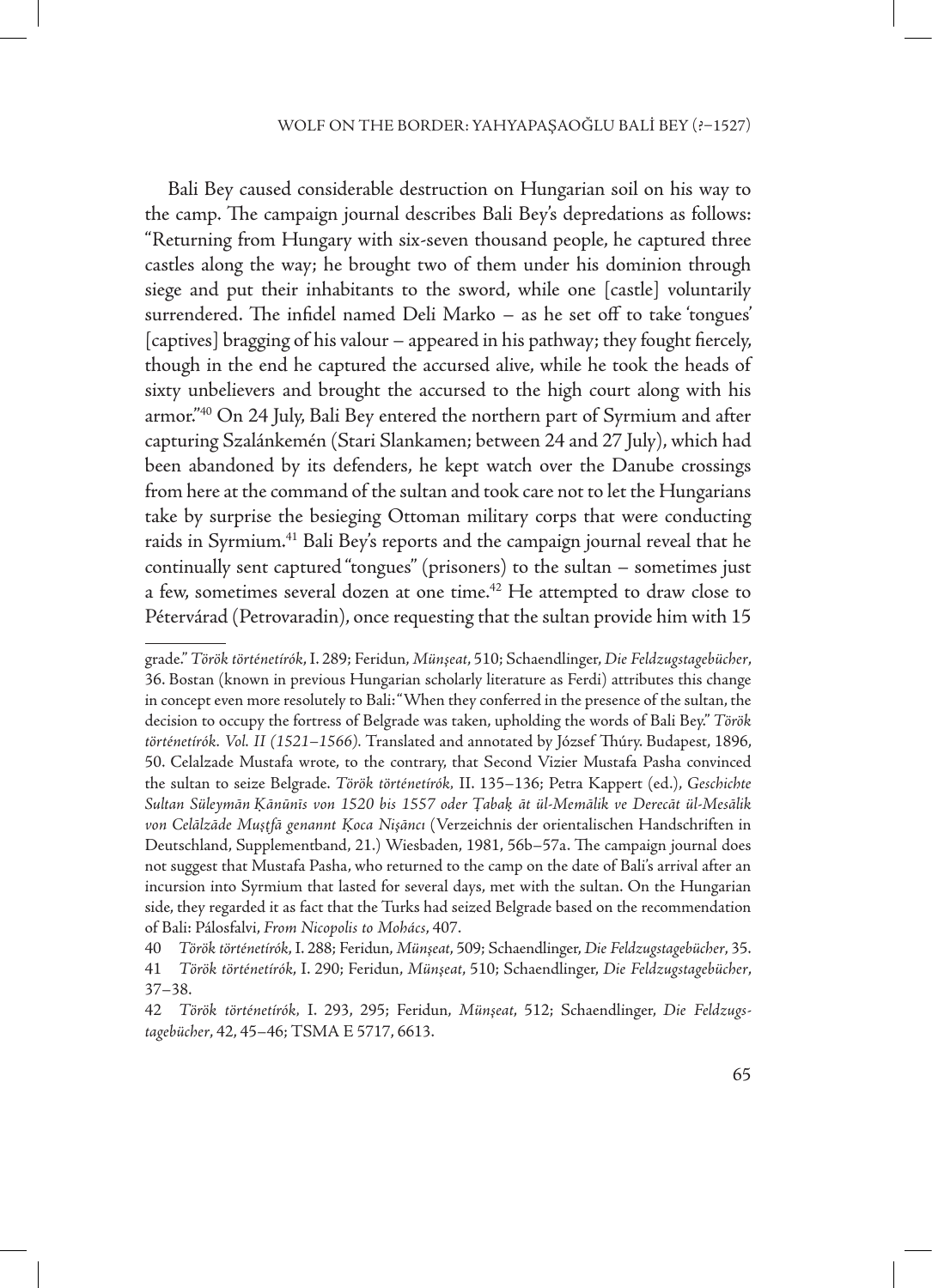horse-transport vessels and 15 boats (*şayka*s) so he could cross the Danube at Titel in search of prisoners, since "the news from 'tongues' taken on this side of the Danube is not worth anything; those good, mounted infidel soldiers who possess knowledge have all crossed to the other side."43 Although Hungarian sources claim that the troops of Palatine Stephen Báthory once crossed the Danube and defeated Bali Bey,<sup>44</sup> the latter reported that he managed to disperse the 300-man élite cavalry unit of the palatine and the *ban*s in the vicinity of Pétervárad (capturing 47 of them and sending them to the sultan with another Bali Bey, whom he recommended for an award).<sup>45</sup> Following the occupation of Belgrade, he received the mission of repatriating the surviving Hungarians who had received clemency and had been sent by boat to Szalánkemén.<sup>46</sup> However, according to certain Hungarian sources, Bali's men massacred Vice-*ban* Balázs Oláh and his men as the result of a dispute they had had on the previous day or perhaps due to some old offense.<sup>47</sup>

On 1 September, in the aftermath of the victorious campaign that culminated in the occupation of Belgrade,<sup>48</sup> the sultan rewarded Bali with a robe of honour and 30,000 *akçe*s.49 Then, on 15 September, Süleyman appointed him as the district governor of Semendire and Belgrade, granting him an exceptionally

43 TSMA E 6328.

44 Kiss Lajos, 'Nándorfehérvár bukása (1521)', *Hadtörténelmi Közlemények* 2 (1889) 569.

45 TSMA 7184. This may have been Küçük Bali Bey, a relative who will reappear later in this study. In another report, Bali recounts an interesting incident that provides a clear illustration of the circumstances that prevailed at this time: "Previously, an infidel named Yovan from among the Syrmian infidels was in the captivity of this servant when he submitted and went away to bring his family across with a safe-conduct. Somehow it became known and he was unable to bring them out in any way. In fact, he was forced to suffer grave harassment on the part of the accursed Hungarians. Now he has finally found the opportunity and has come to this servant. Since he possesses detailed and reliable information about the position, movements and armies of the king and the *ban* of Transylvania and the other *ban*s, we sent him to the felicitous threshold." TSMA E 5296.

46 *Török történetírók*, I. 297; Feridun, *Münşeat*, 514; Schaendlinger, *Die Feldzugstagebücher*, 49. 47 Ferenc Szakály, 'Nándorfehérvár, 1521: The Beginning of the End of the Medieval Kingdom of Hungary', in Géza Dávid and Pál Fodor (eds.), *Hungarian–Ottoman Military and Diplomatic Relations in the Age of Süleyman the Magnificent*. Budapest, 1994, 69–70.

48 For further information about this campaign, see Ferenc Szakály's excellent article cited in the previous footnote (47–76).

49 *Török történetírók,* I. 297; Feridun, *Münşeat,* 514; Schaendlinger, *Die Feldzugstagebücher,* 49.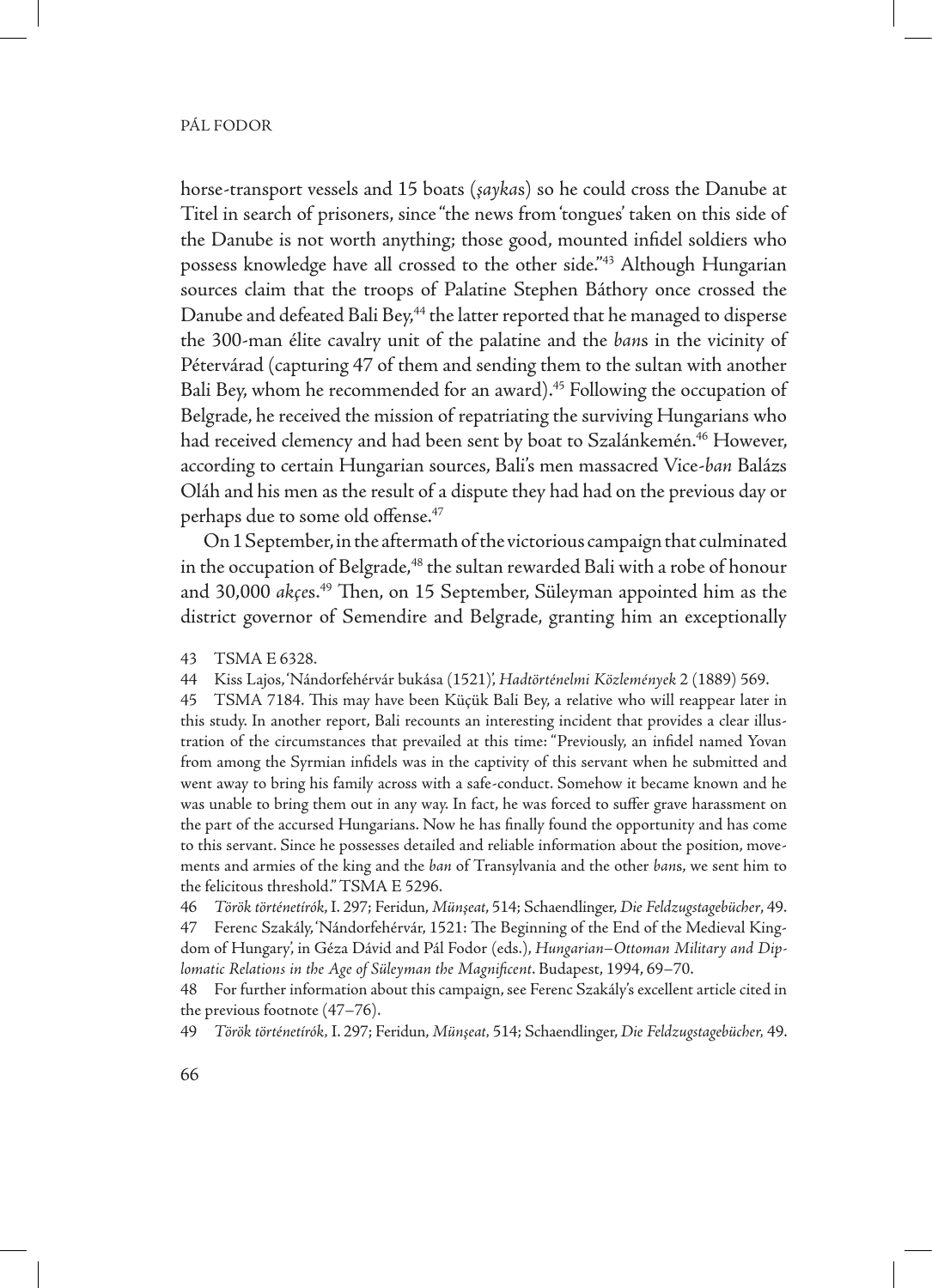#### WOLF ON THE BORDER: YAHYAPASAOĞLU BALİ BEY (?-1527)

large annual prebend of 900,000 *akçe*s*.* 50 In subsequent years, the troops of Bali Bey and Hüsrev Bey of Bosnia advanced in a coordinated fashion in the Lower Danube region, in Bosnia, Croatia, and Dalmatia.<sup>51</sup> In 1522, they seized and destroyed the fortresses of Orsova, Pét and Miháld, occupied Knin and Scardona; then, in 1523, they captured Ostrovica and in 1524 Szörény (Severin) – to which they laid waste only to replace it with the newly built Feth-i İslam (Kladovo) on the other side of the Danube. They sought on several occasions to take Jajce, the last stronghold of the Hungarian defence in Bosnia.<sup>52</sup> However, some of the military operations that Bali Bey conducted during this period ended in failure: for instance, in the years 1522–1523 he was unable to prevent the restoration of partial Hungarian dominion in Wallachia;<sup>53</sup> and in August 1523 the armies of Bali Bey and Ferhad Pasha suffered an enormous defeat at the hands of the Hungarians in Syrmium near Szávaszentdemeter (Sremska Mitrovica) and Nagyolaszi (Manđelos).54

50 *Török történetírók,* I. 298; Feridun, *Münşeat,* 514; Schaendlinger, *Die Feldzugstagebücher,* 51. Bostan states that 3,000 men were detailed to guard the fortress (*Török történetírók,* II. 55). According to an official list prepared at the end of the year or the beginning of the following year, the annual prebend of Bali Bey was 622,000 *akçe*s: Ömer Lûtfi Barkan, H. 933–934 (M. 1527–1528) Malî Yılına Ait bir Bütçe Örneği. *İstanbul Üniversitesi İktisat Fakültesi Mecmuası*  15:1–4 (1953–1954) 303. This suggests that the sultan soon regretted his generosity, perhaps because he did not want a district governor to earn as much as a governor-general.

51 For Hüsrev Bey and his activity, see Behija Zlatar, *Gazi Husrev-beg.* (Orijentalni Institut u Sarajevu. Posebna izdanja, 32.) Sarajevo, 2010, 11–65. For an account of the conquests, see Dino Mujadžević, 'The Other Ottoman *Serhat* in Europe: Ottoman Territorial Expansion in Bosnia and Croatia in [the] First Half of the 16th Century', *GAMER* 1:1 (2012) 99–111; Nenad Moačanin, 'The Ottoman Conquest and Establishment in Croatia and Slavonia', in Pál Fodor (ed.), *The Battle for Central Europe: The Siege of Szigetvár and the Death of Süleyman the Magnificent and Nicholas Zrínyi (1566).* Leiden, Boston, Budapest, 2019, 287–296.

52 Szakály, 'Nándorfehérvár 1521', 71–72; Zlatar, *Gazi Husrev-Beg,* 30–34; Pálosfalvi, *From Nicopolis to Mohács,* 395–415.

54 András Kubinyi, 'The Battle of Szávaszentdemeter–Nagyolaszi (1523). Ottoman Advance and Hungarian Defence on the Eve of Mohács', in Géza Dávid and Pál Fodor (eds.), *Ottomans, Hungarians, and Habsburgs in Central Europe. The Military Confines in the Era of Ottoman Conquest.* (The Ottoman Empire and Its Heritage. Politics, Society and Economy, 20.) Leiden, Boston, Köln, 2000, 94–115.

<sup>53</sup> Norbert C. Tóth, 'Szapolyai János erdélyi vajda 1522. évi havasalföldi hadjáratai. Havasalföld korlátozott függetlenségének biztosítása', *Hadtörténelmi Közlemények* 125:4 (2012) 987–1014.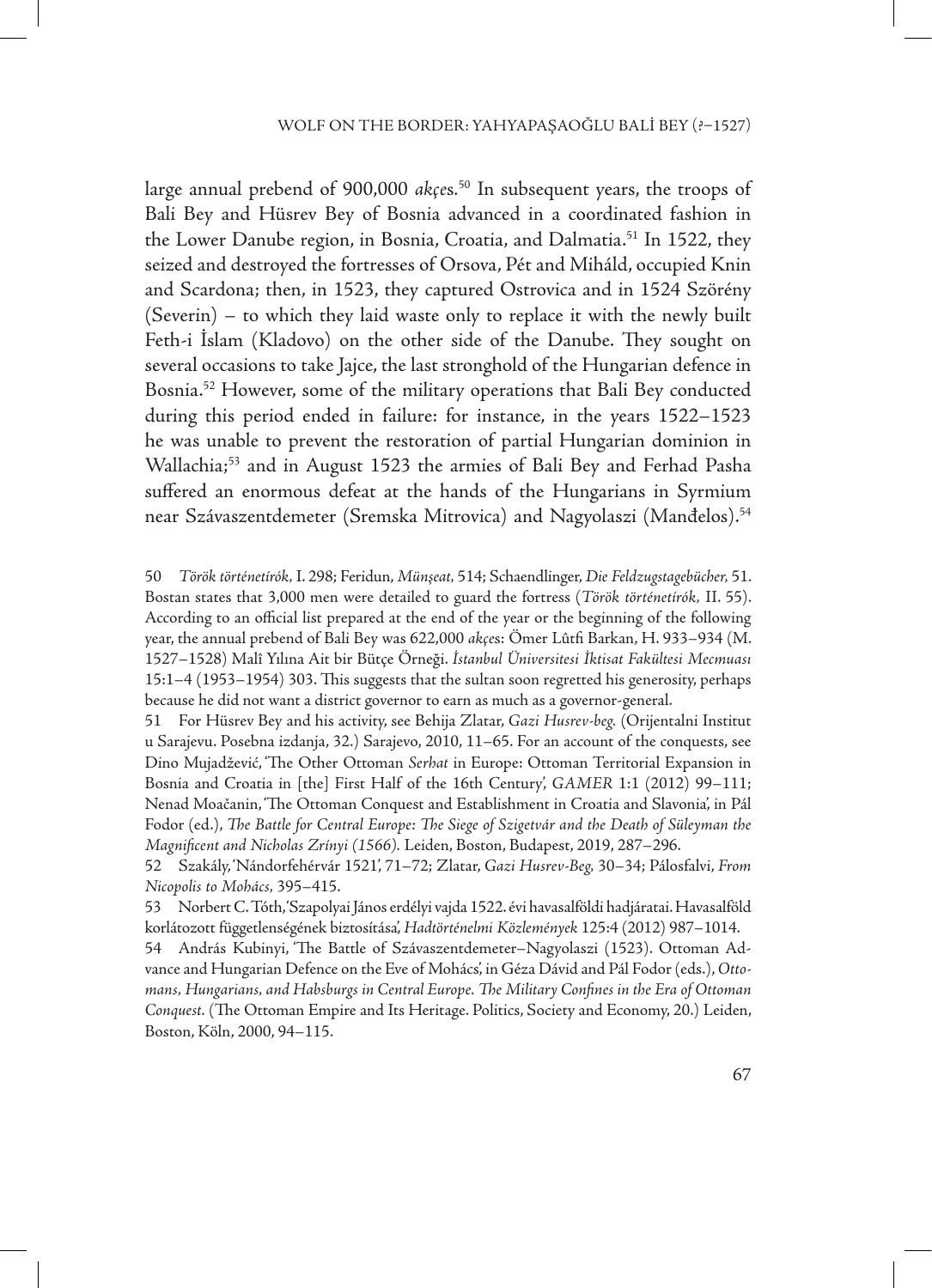(According to the contemporary chronicler György Szerémi, Bali Bey, who was jealous and furious at the arrogance of Ferhad Pasha, the sultan's son-inlaw, actually set a trap for Ferhad and greatly contributed to his execution one year later.)55 In spite of the fiascos, by 1526 the frontier *bey*s had effectively deprived the Kingdom of Hungary of its southern advance positions (with the notable exceptions of Jajce and Klissa) in preparation for the decisive Ottoman attack that had been put on hold in 1521. Bali's military expertise, advice and troop movements then also played a crucial role in the Battle of Mohács, which resulted in the collapse of the medieval Hungarian state that had stubbornly resisted the Ottoman Turks for more than 130 years.<sup>56</sup> The death of Bali in the spring of 1527 thus represented the departure from this world of one of the gravediggers and fiercest enemies of Hungary.<sup>57</sup> The previously mentioned Kemalpaşazade wrote the following about Bali Bey: "His awesome name is known throughout the accursed Hungary."58 Kemalpaşazade also described the unrivalled "hero" as follows: "Yahyapaşaoğlu Bali Bey … whose sword is a net cast upon the enemy; whose house is a convent, the lantern of which burns the grease of the enemy gone astray; whose table holds bread kneaded with the blood of the wicked infidel; whose morning and evening food is cooked on the fire of battle; whose occupation both winter and summer is the plundering foray onto the soil of the enemy; and who by virtue of the number of his fighters and abundance of his implements of war is the most commanding and formidable of the frontier *bey*s. The aforenamed was the *bey* of Belgrade and Semendire and the frontier infidels were so frightened of him that they did not even dare to go out to their gardens and vineyards; if the rebels living on

<sup>55</sup> See Dávid Csorba, 'Orális török néphagyomány egy magyar krónikában', in Pál Ács and Júlia Székely (eds.), *Identitás és kultúra a török hódoltság korában.* Budapest, 2012, 327–337. It must be noted that the author of the latter article on several occasions utilizes his sources very loosely in order to support his concepts; see p. 331 in particular.

<sup>56</sup> János B. Szabó, *Mohács. Régi kérdések – új válaszok. A Magyar Királyság hadserege az 1526. évi mohácsi csatában.* Budapest, 2015, 103–108, 113–114.

<sup>57</sup> According to a contemporary letter, Bali was dead already on 16 April 1527: Anton von Gévay, *Urkunden und Actenstücke zur Geschichte der Verhältnisse zwischen Österreich, Ungern and der Pforte im XVI. und XVII. Jahrhunderte. Erster Band. Gesandtschaften König Ferdinands I. an Sultan Suleiman I. 1527–1532.* Vienna, 1840, 65: No. 43.

<sup>58</sup> İbn Kemâl, *Tevârîh˘ -i Âl-i Osmân. VIII. Defter,* 282.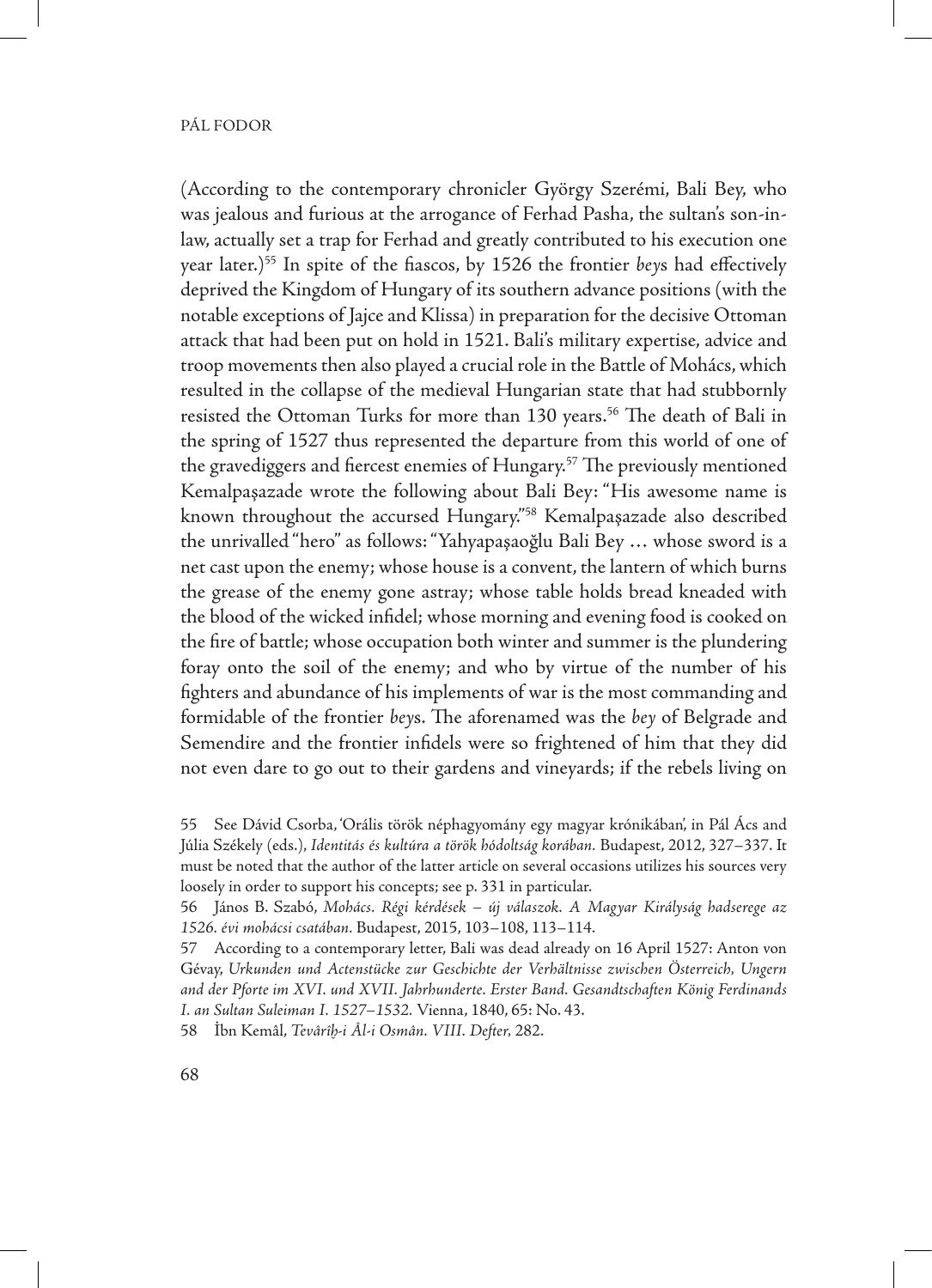the island of Syrmium even heard his name, in their fright they were unable to grasp with their hands or to stand on their feet."59

Indeed, Bali and his brothers bled for the House of Osman and the empire. One of the younger brothers, Mahmud, fell at the Battle of Chaldiran in 1514,<sup>60</sup> while two brothers (Bali and Mehmed) fought in the Battle of Mohács as *sancakbeyi*s and three brothers (Mustafa, Ahmed and Sinan) took part in the battle without official rank as *bey*s.61 One of their close relatives, Küçük Bali Bey, played a particularly important role along with Mehmed during the 1529 siege of Vienna.<sup>62</sup> The latter, as Mehmed Bey, gained everlasting esteem through his preservation of the rule of John Szapolyai in Hungary during the 1530s.<sup>63</sup> In the course of these years, they made great efforts to establish their own dynasty – in political, financial, and social terms alike.

This was the intended goal of Bali's marriage to a granddaughter of Sultan Bayezid. My investigations have shown that this marriage likely took place in

59 This quote is based on a translation by József Thúry, *Török történetírók,* I. 210–211. For the original Ottoman Turkish text, see Kemal Paşa-zâde, *Tevarih-i Âl-i Osman. X. Defter.* (Türk Tarih Kurumu Yayınları, XVIII/13.) Ed. by Şefaettin Severcan. Ankara, 1996, 239–240.

60 Selahattin Tansel, *Yavuz Sultan Selim.* Ankara, 1969, 61; and based on the former source, Bojanić, 'Požarevac', 55, 57. The fate of Mahmud is, however, obscure. Contrary to that stated in Tansel's narrative sources, the Mohács campaign journal refers to him as the very much living *bey* of the sub-province of Vidin: *Török történetírók,* I. 319; Feridun, *Münşeat,* 564; Schaendlinger, *Die Feldzugstagebücher,* 88. At the same time, a certain Mehmed is identified as the *bey* of Vidin on the list of those who participated in the Battle of Mohács: Feridun M. Emecen, 'Mohaç (1526). Osmanlılara Orta Avrupa'nın Kapılarını Açan Savaş', in Idem, *Osmanlı Klasik Çağında Savaş*. İstanbul, 2010, 211.

61 Emecen, 'Mohaç (1526)', 210–211.

62 See the campaign-journal entries in *Török történetírók,* I. 324–346 and Feridun, *Münşeat,* 566–577. Küçük Bali received the mission of taking the captured Péter Perényi to the sultan's camp: *Török történetírók,* I. 332; Feridun, *Münşeat,* 570. According to Sándor Takáts's unreferenced account, Küçük Bali treated Perényi so well that "he received [Küçük] Bali Bey as his father". Sándor Takáts, 'Barátságajánló török–magyar levelek', in Idem, *A török hódoltság korából.* (Rajzok a török világból, IV.) [Budapest, 1927], 44.

63 *Török történetírók*, II. 102, 189; György Szerémi, *Magyarország romlásáról*. Translation revised by László Juhász, introduction and explanatory notes written by György Székely. Budapest, 1979, 222–223. Mehmed's name is also connected to the 1527 occupation of Jajce (along with Hüsrev Bey) and to the 1537 victory over Hans Katzianer at Gara (Gorjani); cf. Fotić, 'Yahyapaşa-oğlu Mehmed Pasha's Evkaf ', 440–441.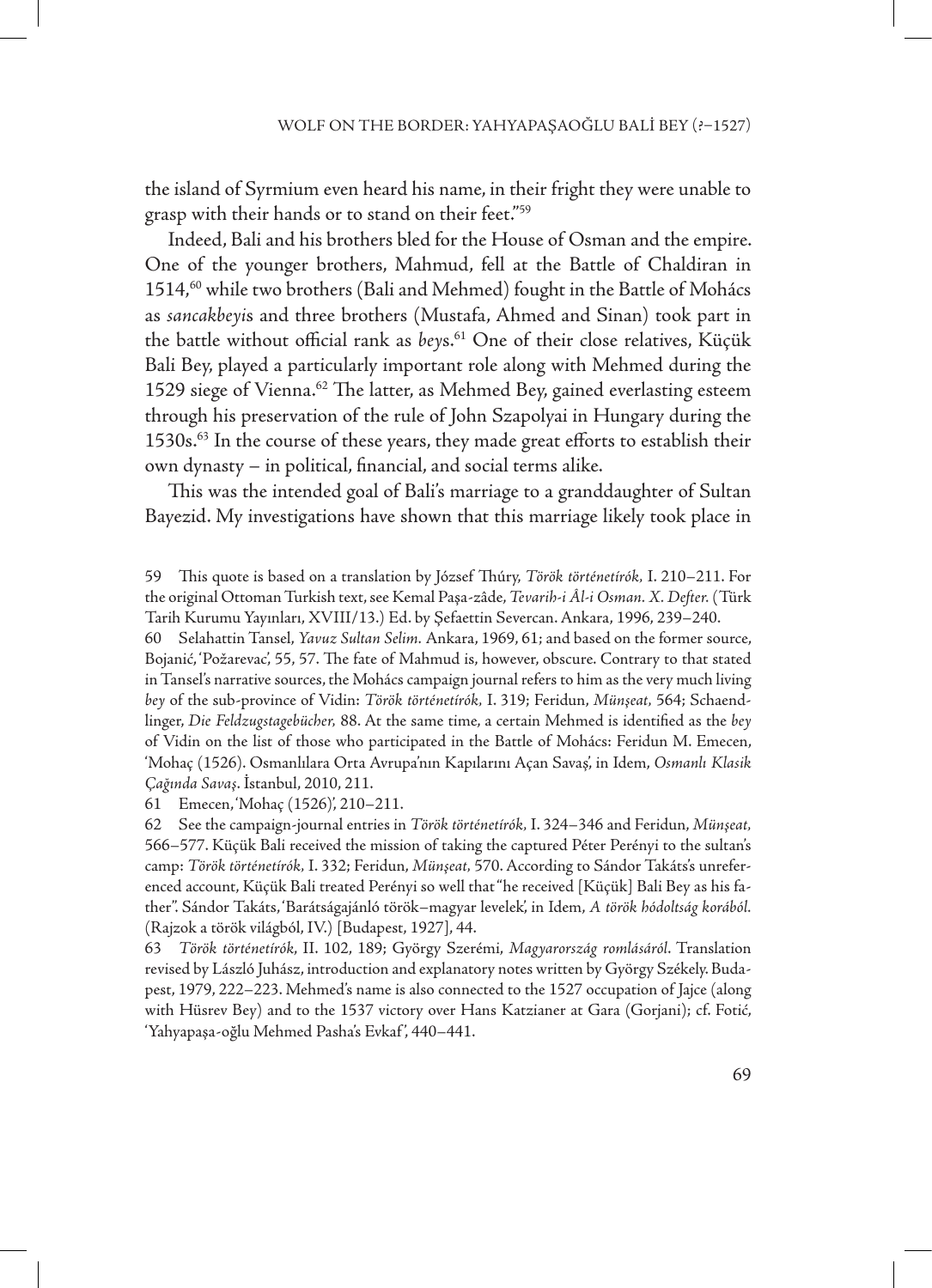1508, rather than in 1510 as previously thought, and that Bali's bride was none other than the daughter of (Göde) Ahmed Mirza and Aynışah; that is, Bali married his stepmother's daughter, or, seen from a different angle, his father's stepdaughter. This is interesting not only due to its piquancy, but because it provides a clear reflection of the ability of the Yahya family to assert its interests.64 However, the seemingly useful plan ended in failure as Bali and his wife lived in separation and the woman shamelessly cheated on her husband, a fact that was eventually reported to the sultan. Dušanka Bojanić speculates that the couple was forced to divorce, though this is indeed nothing more than conjecture.65 Apparently, Bali died without an heir, albeit one contemporary document mentions a young man who makes a request for a prebend, stating that he is the son of Bali Bey. In view of the information provided (for instance, that he is the paternal uncle of Ali Bey), however, this Bali Bey is not clearly identifiable as our Bali Bey.<sup>66</sup>

Bali endeavored to maintain and increase the wealth he had inherited from his father. In and around Požarevac, in the vicinity of Belgrade and in the *sancak* of Nicopolis, the sultan granted him abandoned land, which Bali then tried to reinvigorate by bringing in settlers and by establishing various religious and welfare institutions.<sup>67</sup> Then using revenue derived from these estates, including the village of Černova in the *sancak* of Nicopolis and the village of Jakubci near Filibe (Plovdiv),<sup>68</sup> he established a pious endowment that served to finance the maintenance of local buildings and institutions as

<sup>64</sup> Bali's wife is first mentioned on 31 October 1508: Gök, *İn'âmât Defteri*, 851; for the other information in this regard, see *ibid.,* 1106, 1156, 1218, 1240, 1377.

<sup>65</sup> Bojanić, 'Požarevac', 61–62. For a letter describing the profligacy of Bali's wife, see M. Çağatay Uluçay, *Haremden mektuplar. Vol. I.* Istanbul, 1956, 64–65. See the English translation of this extraordinary document in the Appendix (No. 2).

<sup>66</sup> TSMA E 8757. The young man requests that instead of the assigned stipend at the court he would like to receive a *timar* and thus serve the sovereign. He emphasizes in a perceptibly conscious manner that nobody among his ancestors had served and received soldier's pay in the court (thus serving to support the premise that was not a descendent of the Yahyas).

<sup>67</sup> Šabanović, *Turski izvori,* 60; Bojanić, 'Požarevac', 50–53. *MAD 506 Numaralı Semendire Livâsı İcmâl Defteri (937/1530). Dizin ve Tıpkıbasım.* (T.C. Başbakanlık Devlet Arşivleri Genel Müdürlüğü Osmanlı Arşivi Daire Başkanlığı, 104; Defter-i Hâkânî Dizisi, 14) Ankara, 2009, 33. 68 Barkan, 'İstila Devirlerinin', 342: No. 183; Gökbilgin, *Edirne ve Paşa Livası,* 457: note 728.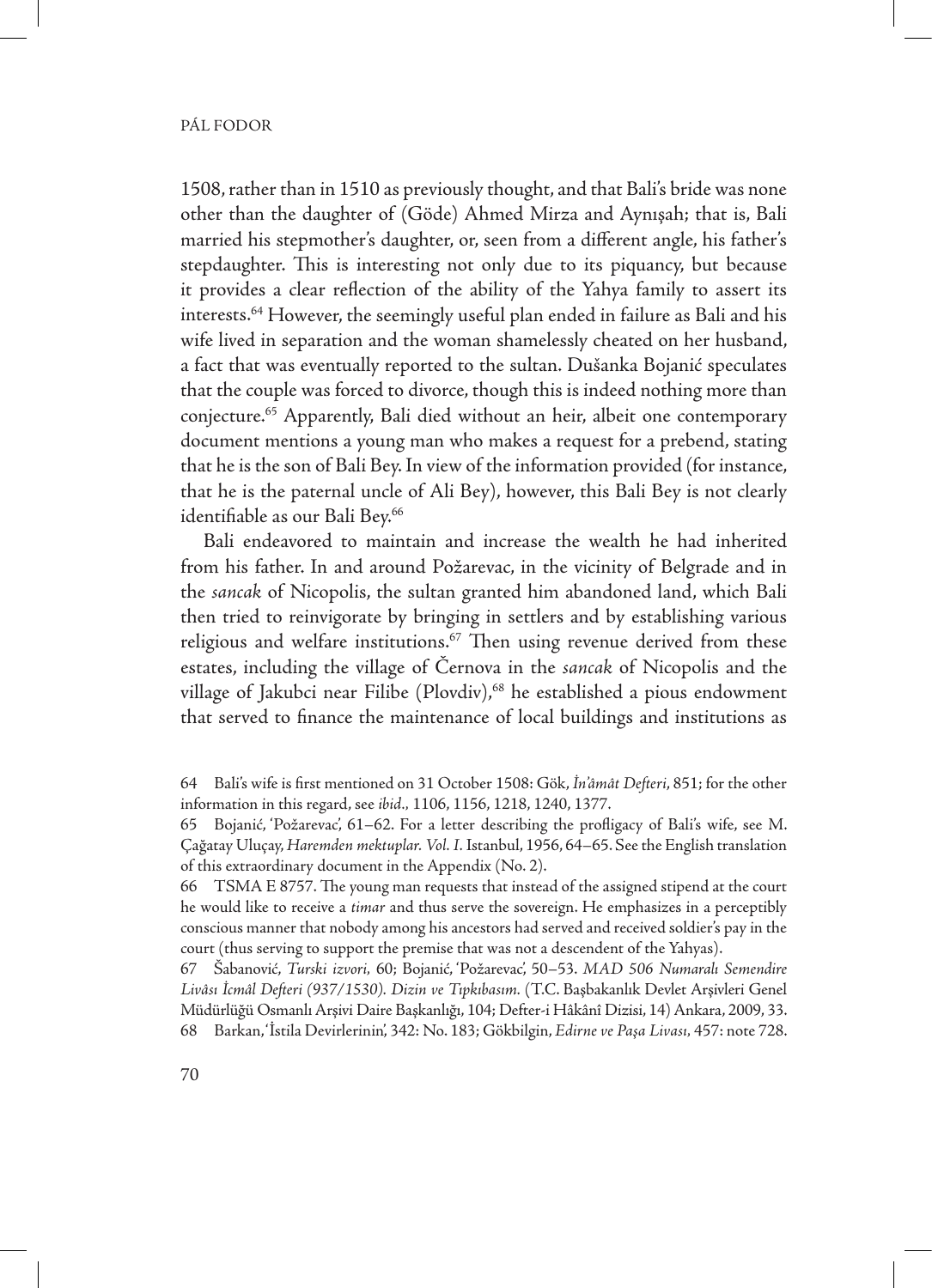well as those established near the end of his life in Skopje, Požarevac and Semendire (two masjids, soup kitchen, dervish convent, mosque, two baths, bridge, public fountain).<sup>69</sup> According to Bali's last will, after his death his younger brother, Mehmed Bey, was to manage the endowments; thereafter the tasks of management were to pass to Mehmed's heirs. A series of documents have survived concerning the family's livestock farms and stables near Filibe, Edirne and Çirmen. These sources imply that in the 1530s the farms and stables may have been administered by Küçük Bali Bey, who had, furthermore, acquired tax-collection rights for the family in the region. The clan apparently kept its camels and, perhaps, its horses at these farms and stables and possessed granaries and, on the Maritsa River, mills as well.70

"Old" Bali Bey often undertook recultivation work in places that he and his fellow governors had destroyed in earlier years during their brutal incursions and plundering. This form of warfare – complemented by the traditional Ottoman relocation policy – thoroughly altered the ethnic map and settlement structure of Southern Hungary and Croatia.<sup>71</sup> In place of the indigenous populations, which had been destroyed or had fled, Balkan Vlachs and other semi-nomadic peoples flooded into the area, as did refugees from Hungary as well.72 With the consent of the sultan, Bali Bey systematically settled such people in Syrmium, which had become depopulated, and in the *sancak* of Semendire. Bali then integrated them – offering advantageous conditions – into the Ottoman military organization.73 Ragusan historian Ludovicus Tubero

69 Fotić, 'Yahyapaşa-oğlu Mehmed Pasha's Evkaf ', 439.

70 TSMA E 7687, 8176, 9196, 10542, 10543, 12282.

71 Several thousand inhabitants of Kölpény (Kupinovo), Barics (Barič), Zimony (Zemun), and Belgrade who had surrendered both before and after the fall of the latter city were transported to Istanbul and a nearby village as well as to nine villages on the Gallipoli peninsula. Feridun M. Emecen, 'The History of an Early Sixteenth Century Migration – Sirem Exiles in Gallipoli', in Dávid and Fodor (eds.), *Hungarian–Ottoman Military,* 77–91.

72 Ferenc Szakály, 'Honkeresők (Megjegyzések Cserni Jován hadáról)', *Történelmi Szemle* 22:2 (1979) 227–261.

73 The significance of cooperation with the Vlachs with regard to Ottoman Turk conquests and consolidation policies cannot be exaggerated. The seventeenth-century chronicler İbrahim Peçevi draws attention to this as well, illustrating with several examples the good relations that existed between the sultan and Vlach leaders: *Tarih-i Peçevi. Vol. 1.* İstanbul, 1281/1864, 16. The many surveys and regulations that pertained to the Vlachs, primarily the so-called Vlach law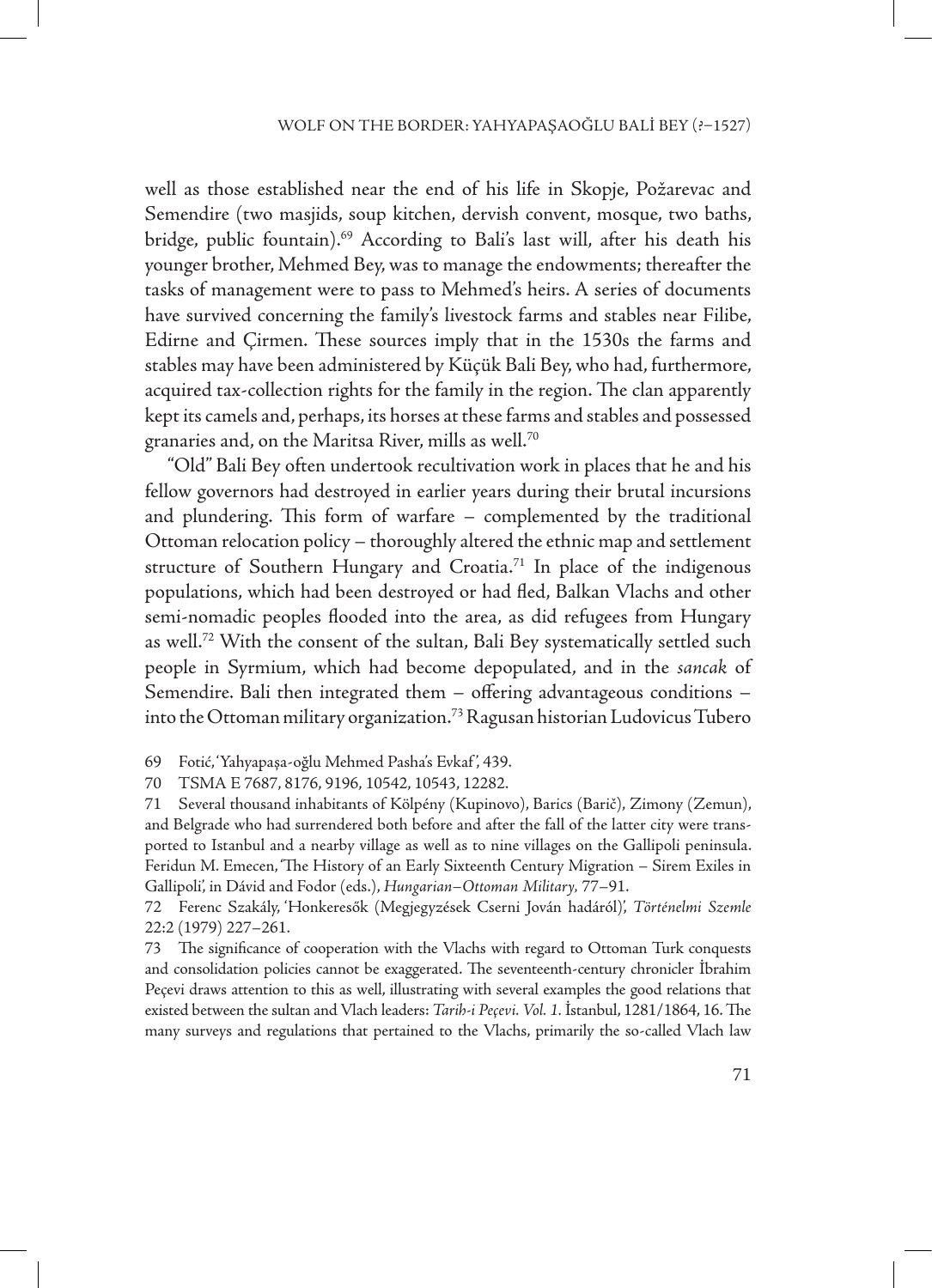wrote with regard to the condition of Bali's army in 1515 that "much of it was unarmed, since it was composed of Turks mixed with Illyrian herdsmen and to the extent that it surpassed the Hungarian forces in number, it remained below it in terms of the quality and strength of the soldiers…"74 Drawing strength from this new social and power structure, Bali established his own power base, conducting himself as an autocrat. (Incidentally, Italian sources already describe his father as a crude and unrefined figure.)<sup>75</sup> He then proceeded to abuse his power, which, in turn, led to the launching of an investigation against him in the years 1515–1516. Bali managed to avoid punishment through a bribe of 50,000 *akçes* to the *kadı* who had arrived on the scene from Istanbul and who proceeded to produce false witnesses and to arrange for the execution of those who had lodged the complaint against Bali.76 The *kadı* also promulgated a "law book" (*kanunname*) in the form of an imperial order that regulated the obligations of Vlachs who lived in the *sancak* of Semendire with regard to taxation, military duty and toward the *sancakbeyi* and his men.77 In a report that has survived from the early 1520s, three serious accusations were brought against Bali (addressed to one of the *ağa*s of the court): first, that he was using money to entice warriors in the border area to leave the other *bey*s

codes (*Eflak kanunu*), provide a reflection of this. For the legal status of the Vlachs, see Nicoară Beldiceanu, 'Les valaques de Bosnie à la fin du XVe siècle et leurs institutions', *Turcica* 7 (1975) 122–134. The Ottomans and the Vlachs moved up the Balkans together, pouring into Semendire and Vidin (the Timok-Morava valley), Croatia, Bosnia and Hercegovina, then into Syrmium and Slavonia and, finally, into the narrowly defined region of Southern Hungary as well. See Nenad Moačanin, *Town and Country on the Middle Danube 1526–1690.* (The Ottoman Empire and Its Heritage. Politics, Society and Economy, 35.) Leiden, Boston, 2006, 15–35; Vjeran Kursar, 'Being an Ottoman Vlach: On Vlach Identity(ies), Role and Status in Western Parts of the Ottoman Balkans (15th–18th Centuries)', *OTAM* 34 (Güz 2013) 115–161. For an instructive series of maps showing the Vlach settlements of Hercegovina during the first three and a half decades of the sixteenth century, see *174 Numaralı Hersek Livâsı İcmâl Eflakân ve Voynugân Tahrir Defteri (939/1533). Dizin ve Tıpkıbasım.* (T.C. Başbakanlık Devlet Arşivleri Genel Müdürlüğü Osmanlı Arşivi Daire Başkanlığı, 103; Defter-i Hâkânî Dizisi, 15.) Ankara, 2009, 70–72.

<sup>74</sup> Tubero, *Kortörténeti feljegyzések,* 281.

<sup>75</sup> Reindl, *Männer um Bāyezīd,* 342.

<sup>76</sup> TSMA 6304. See also Tansel, *Yavuz Sultan Selim,* 21–22 and photograph No. 12.

<sup>77</sup> Ahmed Akgündüz, *Osmanlı Kanunnâmeleri ve Hukukî Tahlilleri. Yavuz Sultan Selim Devri Kanunnâmeleri.* İstanbul, 1991, 457–464.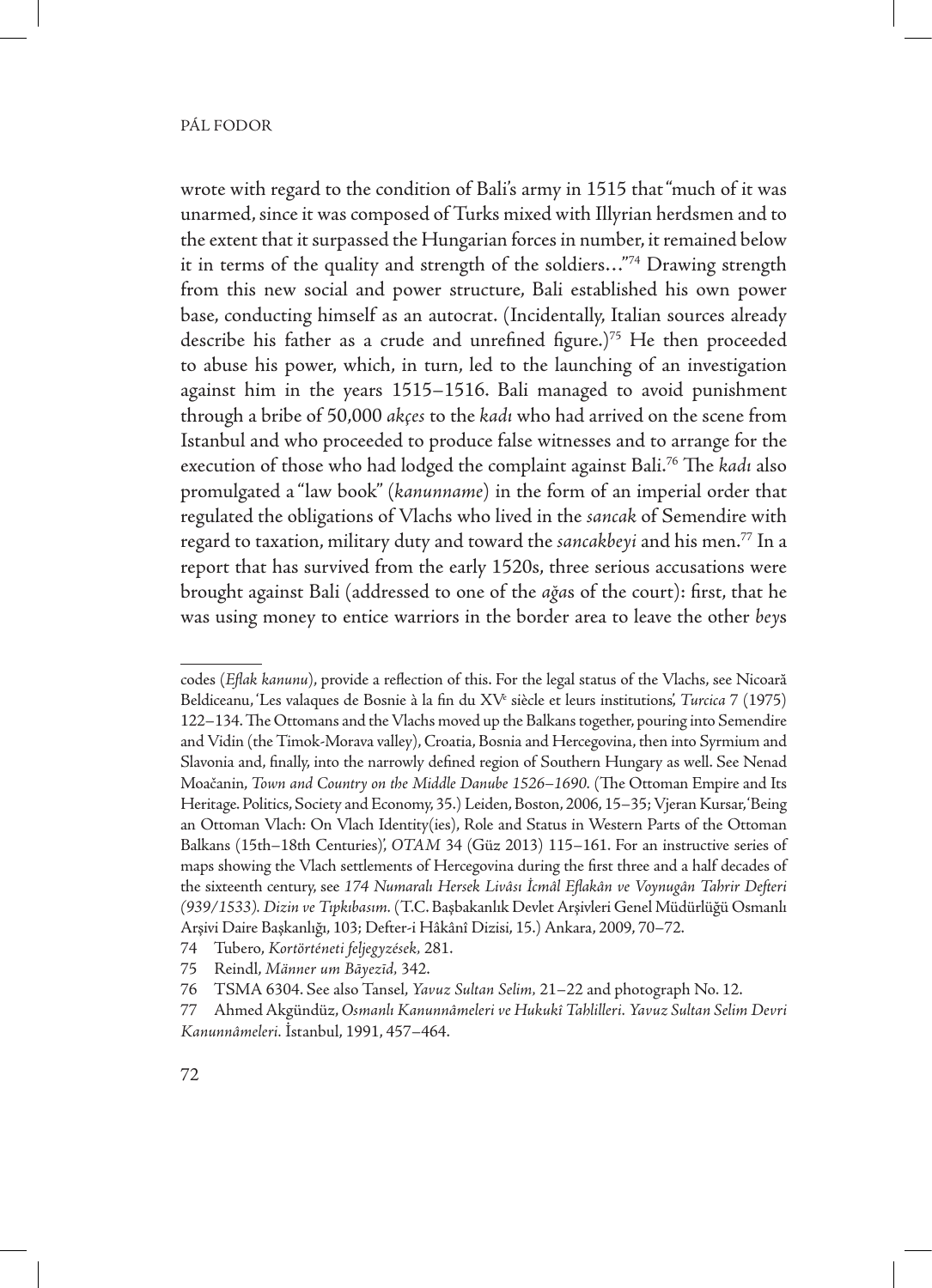and join him; second, that he was both a cowardly soldier and a conceited man capable of all sorts of wrongdoing; and third, that he was colluding with the infidels, constantly informing them about upcoming raids.78 The author of the report – a certain Ahmed who presumably served as the *bey* of a sub-province bordering or close to the *sancak* of Semendire – characterized Bali as follows: "He is the type of person who does not comply with the commands of his majesty, the felicitous padishah. He does not fear Allah in the least. He does anything that he is able to do. In short, his conceit and jealousy are so great that they are unbearable. … If the felicitous padishah were aware of only one of the deeds he has committed, he probably would not entrust the *sancak* to his charge for even a single day." The previously cited document regarding the bribery of the *kadı* presents a similar portrait of Bali: "This country greatly fears Bali. Here, people do not think of the felicitous padishah*,* but of Bali Bey. They do not fear so much the sultan as Bali Bey. … None of his transgressions are ever investigated. He has no fear of Allah and feels no shame in front of the prophet. He does not fulfill the noble commands of our padishah. … As you also know, the Yahyas have always been famous for their thieving habits and their evildoing. … In this country, people do not obey the noble commands coming from the felicitous padishah. Rather, they heed the commands and words of Bali Bey."79

How can it be that Bali Bey transgressed all boundaries and yet always managed to survive investigations and other machinations to discredit him and that his gravesite near Semendire became a popular pilgrimage site?<sup>80</sup>

78 TSMA E 6544. Interestingly, the previously mentioned contemporary chronicler György Szerémi also stated that in 1523 Bali notified Pál Tomori of the impending Turkish attack on Syrmium; see Csorba, 'Orális török néphagyomány', 333. As a master of dissimulation (*müdara*), Bali often provided Hungarian commanders with dubious information. The previously cited letter in which Bali informed Tomori that they may be related was obviously intended to mislead and gain the benevolence of the latter. At the same time, mutual provision of gifts was an established custom along the border. In 1525, for example, Bali sent a Turkish horse to Tomori: Zsolt Simon, 'A baricsi és kölpényi harmincadok a 16. század elején', *Századok* 140 (2006) 861: note 193.

79 For a somewhat different translation that omits the reference to the Yahyas, see Bojanić, 'Požarevac', 64.

80 Evliyâ Çelebi wrote the following about this: "In praise of the pilgrimage site of the for-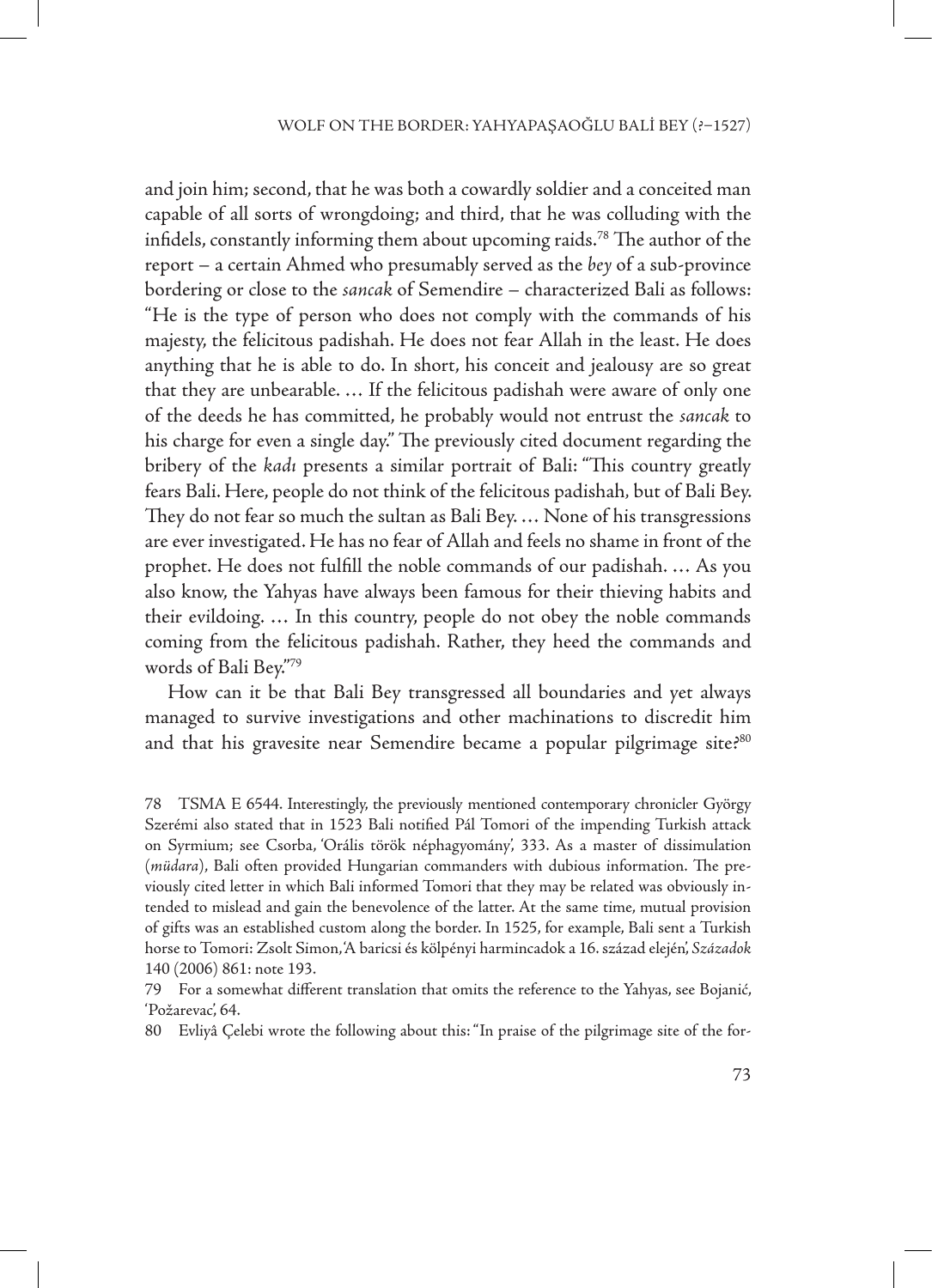Obviously, the sultan balanced the pros and cons (the give-and-take equation) and concluded that the overall balance was favourable to the central authority. The undeniable abuses of Bali Bey were more than offset by the services that his clan provided in the struggle against the archenemy, the Kingdom of Hungary. While their father and Bali Bey had opened the way towards Hungary, the surviving brothers and their children were able to raise the flag of the House of Osman in Southern Hungary and Slavonia and then in the very heart of the kingdom. Küçük Bali, Mehmed and his son, Arslan Pasha, were appointed the Ottoman Turkish governors of Buda, the royal Hungarian capital, while the sons of Küçük Bali, Derviş, Ahmed and Mahmud, were chosen to govern important *sancak*s in Hungary. Even some of the clan's adopted sons (such as Kasım *Voyvoda*, later *Bey* and Pasha, who organized the first *sancak* to the north of the Drava–Danube line and who later became *beylerbeyi* of Buda and of Temeşvar, and Mehmed, the *bey* of Arad) received crucial roles in the establishment of Ottoman rule in Hungary.<sup>81</sup> While the sultan did on one occasion issue a stern reprimand to Bali, $82$  he was generally lenient with him

tress of Semendire. First of all, there is a broad hill extending high over the western side of the city. There [is] the pilgrimage site of the martyrs. In addition to that, lying to the west of the city at a half hour's distance in the direction of Belgrade along the banks of the Danube, Gazi Bali Bey's pilgrimage site [can be found] on high hill… He became a martyr in the year 933 (1526/1527) and is buried in this convent. It is presently the convent of the venerable dervishes to which those with feeling hearts make pilgrimages." Evliyâ Çelebi b. Derviş Mehemmed Zıllî, *Evliyâ Çelebi Seyahatnâmesi*. *5. Kitap. Topkapı Sarayı Bağdat 307 Yazmasının Transkripsiyonu– Dizini.* Ed. by Yücel Dağlı, Seyit Ali Kahraman and İbrahim Sezgin. İstanbul, 2001, 318.

<sup>81</sup> Géza Dávid, 'A Life on the Marches: the Career of Derviş Bey', *Acta Orientalia Academiae Scientiarum Hungaricae* 54:4 (2001) 411–426; Idem, 'An Ottoman Military Career on the Hungarian Borders: Kasım *Voyvoda, Bey*, and Pasha', in Dávid and Fodor (eds.), *Ottomans, Hungarians, and Habsburgs,* 265–297; Idem, 'Macaristan'da Yönetici Osmanlı Aileleri/Leading Families in Ottoman Hungary', *OTAM* 38 (Güz 2015) 17–21. Cf. Markus Köhbach's abundant collection of data in his *Die Eroberung von Fülek durch die Osmanen 1554. Eine historisch-quellenkritische Studie zur osmanischen Expansion im östlichen Mitteleuropa.* (Zur Kunde Südosteuropas, II/18.) Wien, Köln, Weimar, 1994, passim.

<sup>82</sup> For an examination of the problems surrounding the command/letter of doubtful authenticity that refers to this reprimand, see the Appendix (No. 3). The relevant part of this command/letter: "If, however, on the day of judgement they hold us accountable for these abuses that have taken place through your activity as commander-in-chief and *bey* on the territory under our control, we are going to take you by the neck and you will not be able to easily dis-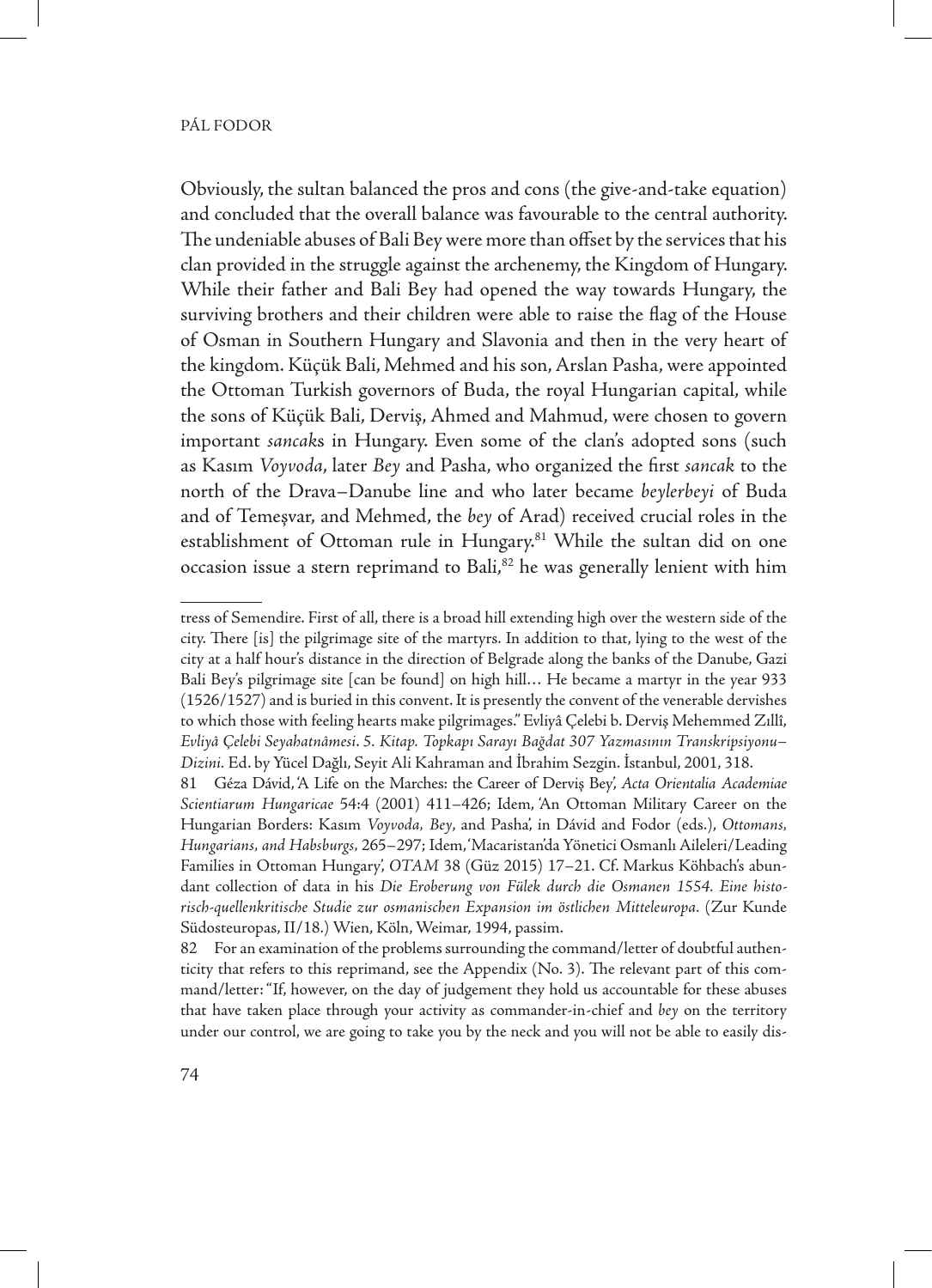and with most of his fellows, for the clans and political families headed by these men (the Yahyas, the Aranids, the Memis, etc.)<sup>83</sup> were merely doing on a smaller scale roughly the same things that the members of the Ottoman dynasty were doing, or had done, on a larger scale. The clans also constituted a *predatory/plundering confederacy* (a term coined by Heath Lowry), just as Osman had done upon the foundation of the empire.<sup>84</sup> They too accepted into their midst anyone who was willing to serve the interests of the empire and of the clan, just as Osman had allied himself with Catalans and Greeks when establishing his state. They too relied primarily upon their entourages of slave origin, just as the House of Osman had done. They too destroyed their enemies with fire and sword before establishing a new culture on the seized territories, just as Osman and his successors had so often done. And they too employed population exchanges and the settlement of slaves in order to revitalize and consolidate the conquered territories, just as the dynasty had done for more than 200 years.<sup>85</sup> Still, while they made every effort to enrich themselves, these clans were supremely loyal to the House of Osman. Thus, Süleyman saw in Bali (and in the other *bey*s of the border zone) a reflection of himself and of his predecessors and a successful amalgam of imperial and private interests.

engage your neck from my grasp." Yusuf Kılıç, 'Kanûnî Sultan Süleyman'ın Semendire Beyi Bâlî Paşa'ya Gönderdiği Emr-i Şerif. Takdim', in Jean-Louis Bacqué-Grammont, İlber Ortaylı and Emeri van Donzel (eds.), *CIÉPO Osmanlı Öncesi ve Osmanlı Araştırmaları Uluslararası Komitesi VII. Sempozyumu Bildirileri. Peç: 7–11 Eylül 1986.* (Türk Tarih Kurumu Yayınları, XXVI/2.) Ankara, 1994, 171.

<sup>83</sup> For further detail regarding these clans as political families, see Dávid, 'Macaristan'da', 21– 23; Balázs Sudár, 'Ki volt Jakováli Haszan pasa?', *Pécsi Szemle* 9 (2006) 27–34. For the Istanbul connections of the Yahya political family during the middle of the sixteenth century, see Pál Fodor 'Who Should Obtain the Castle of Pankota? Interest Groups and Self-Promotion in the Mid-Sixteenth-Century Ottoman Political Establishment', *Turcica* 31 (1999) 67–86.

<sup>84</sup> See Heath Lowry, *The Nature of the Early Ottoman State.* Albany, 2003, 46, 54.

<sup>85</sup> Géza Dávid's research shows that the previously mentioned Derviş, the first *bey* of Szeged, settled Hungarian captives at his family base established in the town of Jagodina in the *sancak* of Semendire and that he even "abducted" a priest for them. See Dávid, 'A Life on the Marches', 418-419. For the practice of forced settlement/deportation (*sürgün*) in general, see Ömer Lütfi Barkan, 'Osmanlı İmparatorluğunda Bir İskân ve Kolonizasyon Metodu Olarak Sürgünler', *İstanbul Üniversitesi İktisat Fakültesi Mecmuası* 11:1–4 (1949–1950) 524–561; 13:1–4 (1951– 1952) 56–78; 15:1–4 (1953–1954) 209–237.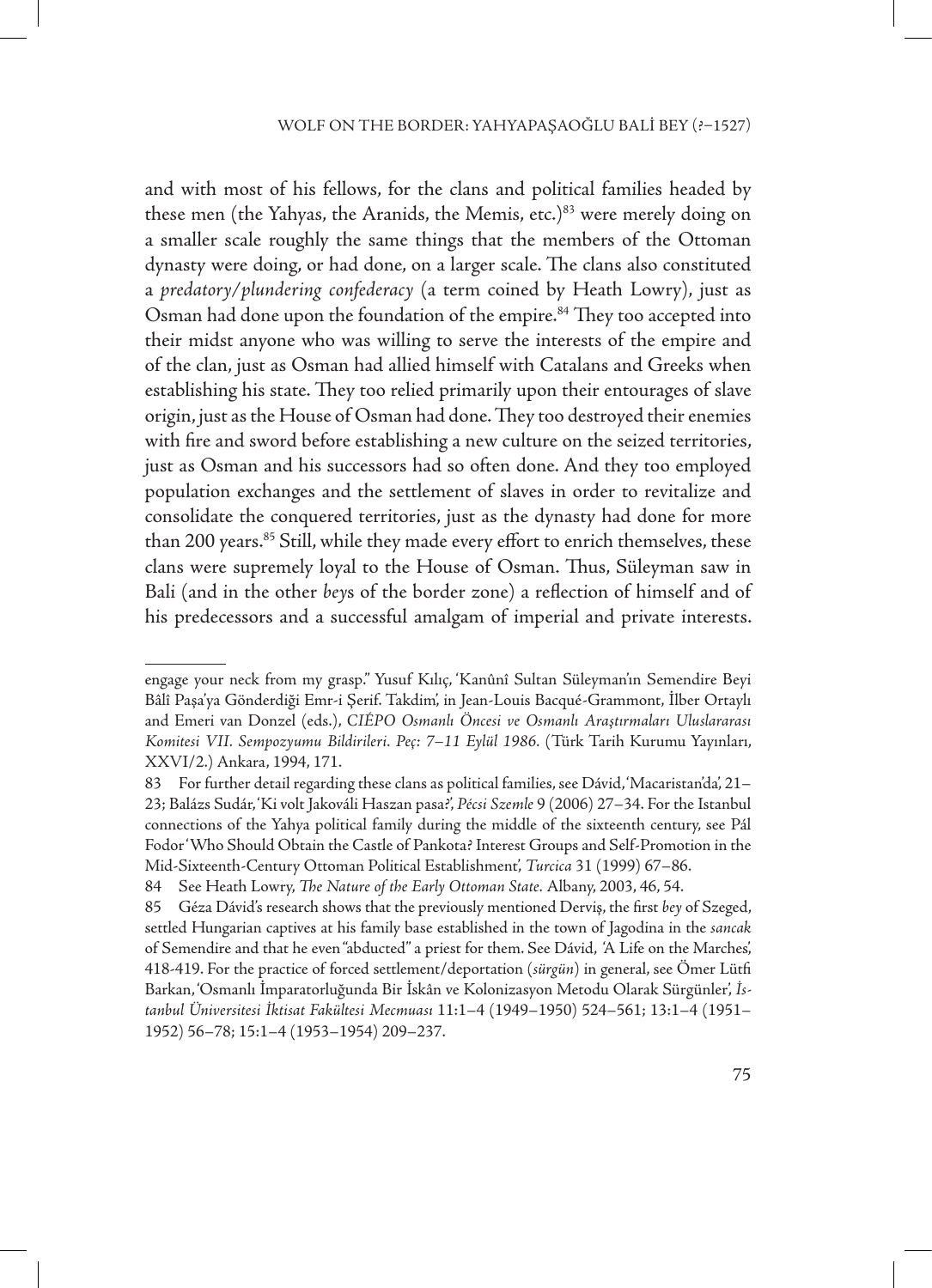For this reason, he took action against them only when the prestige of the dynasty lay at stake. (This explains why in the spring of 1528 he ordered – to the delight of the local population – the public execution of another Bali [plus nine of his men], who, as the district governor of İskenderiye [in Albania], had cruelly oppressed his subjects.) $86$  This also explains why he let the various clans vie for influence and power, because he knew that in this way they would test each other's strengths and hold each other in check. And when he saw that one of the political families was on the wane and that another more promising family was striving to take its place, he would even help to foster this process. On 3 August 1566, during his thirteenth and final campaign in Hungary, on the way to Szigetvár, where just over a month later he too would lose his life, Süleyman had Arslan, the governor-general of Buda, executed. With this act, the success story of the Yahyas in Hungary met its end.<sup>87</sup> Their place was taken by the Sokollus, who in turn were removed from their privileged position just several decades later. It was in this way that dynastic will and the struggle of the élites turned the wheel of fortune in the European border areas of the Ottoman Empire.

<sup>86</sup> The most serious accusation lodged against this Bali was that he had seized peasant children and either sold them or given them away as gifts. The objective of the public execution was "to serve as a deterrent for the other *bey*s and ensure a tranquil life for the population"; see Kappert, *Geschichte Sultan Süleymān K. ānūnīs,* 176b–177a.

<sup>87</sup> [Feridun Ahmed Bey], *Nüzhet-i Esrârü'l-Ahyâr der Ahbâr-i Sefer-i Sigetvar. Sultan Süleyman'ın Son Seferi*. Edited by H. Ahmet Arslantürk and Günhan Börekçi, proofread by Abdülkadir Özcan. İstanbul, 2012, 19v–20r. Political downfall did not, however, necessarily entail financial failure as well: until the beginning of the twentieth century, the Yahya family earned substantial revenue from its endowments located throughout Rumelia (which the family lost in 1913). See Moutaftchieva, 'Du role du vakıf ', 206; cf. Balázs Sudár, *Dzsámik és mecsetek a hódolt Magyarországon.* (Magyar Történelmi Emlékek. Adattárak) Budapest, 2014, 50.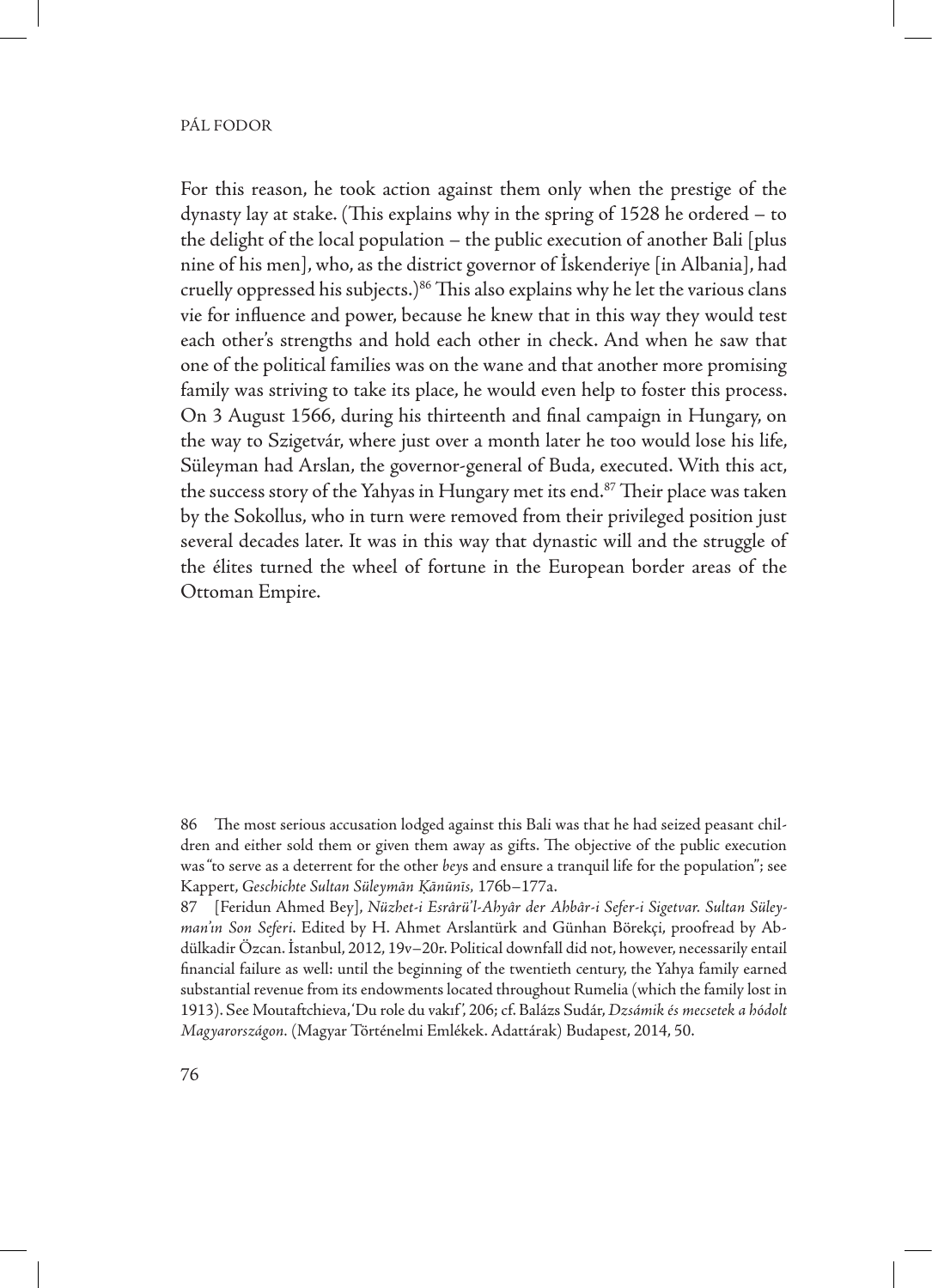#### **appendix**

1.

Report of Prince Süleyman to the Pashas of the Divan Regarding the Battle of Zsarnó EDİRNE, BETWEEN 15-24 MAY 1515<sup>88</sup>

Your highnesses of the great pashas! – may Allah, whose name be exalted, enhance your renown until the day of resurrection! After having presented – together with the zephyr-caravan of conquest and power and the clever camel of victory and triumph as gift and donation – the zephyr-like offerings of pure and continuous salutation and the abundant and amiable pages of greeting that blow from the rose garden of fortune and the fragrant orchard of respect and which bring with them the scent of a light eastern breeze, we submit the undermentioned before the noble presence of the notables of felicity and the pillars of the sultanate.

The pride of the generous emirs, the servant of your eminences, Bali Bey of Semendire, has previously sent letters on several occasions and reported that on the 7th of the month of Rebiülevvel<sup>89</sup> the abject infidels built a landing dock on the bank of the Danube and crossed over to this side. This is why we sent the letter of the aforenamed Bali to the gate of prosperity with a servant of your eminences, Mehmed *çavuş*. At the same time, we sent the *çavuş*es serving at our felicitous threshold, Beni and Hasan, your servants, to the vicinity of Semendire, to Bali Bey, in order to take a look at the position and movements of the infidels, to become precisely acquainted with them, and to give an account of this. We forwarded the commands from the exalted court to the *sancakbeyi*s of Rumelia via courier and appended to them our own confirmative orders. The *sancakbeyi*s were just about to have the *sipahi* and *akıncı* troops march to Semendire when the depraved infidels marched against

89 21 April 1515.

<sup>88</sup> TSMA E 5438. For a summary of the content of this letter, see Sándor Papp, "A török béke kérdése a Dózsa-féle parasztháború idején," in Emese Egyed and László Pakó (eds.), *Előadások a Magyar Tudomány Napján az Erdélyi Múzeum-Egyesület I. Szakosztályában.* (Certamen, III.) Kolozsvár, 2016, 239–240.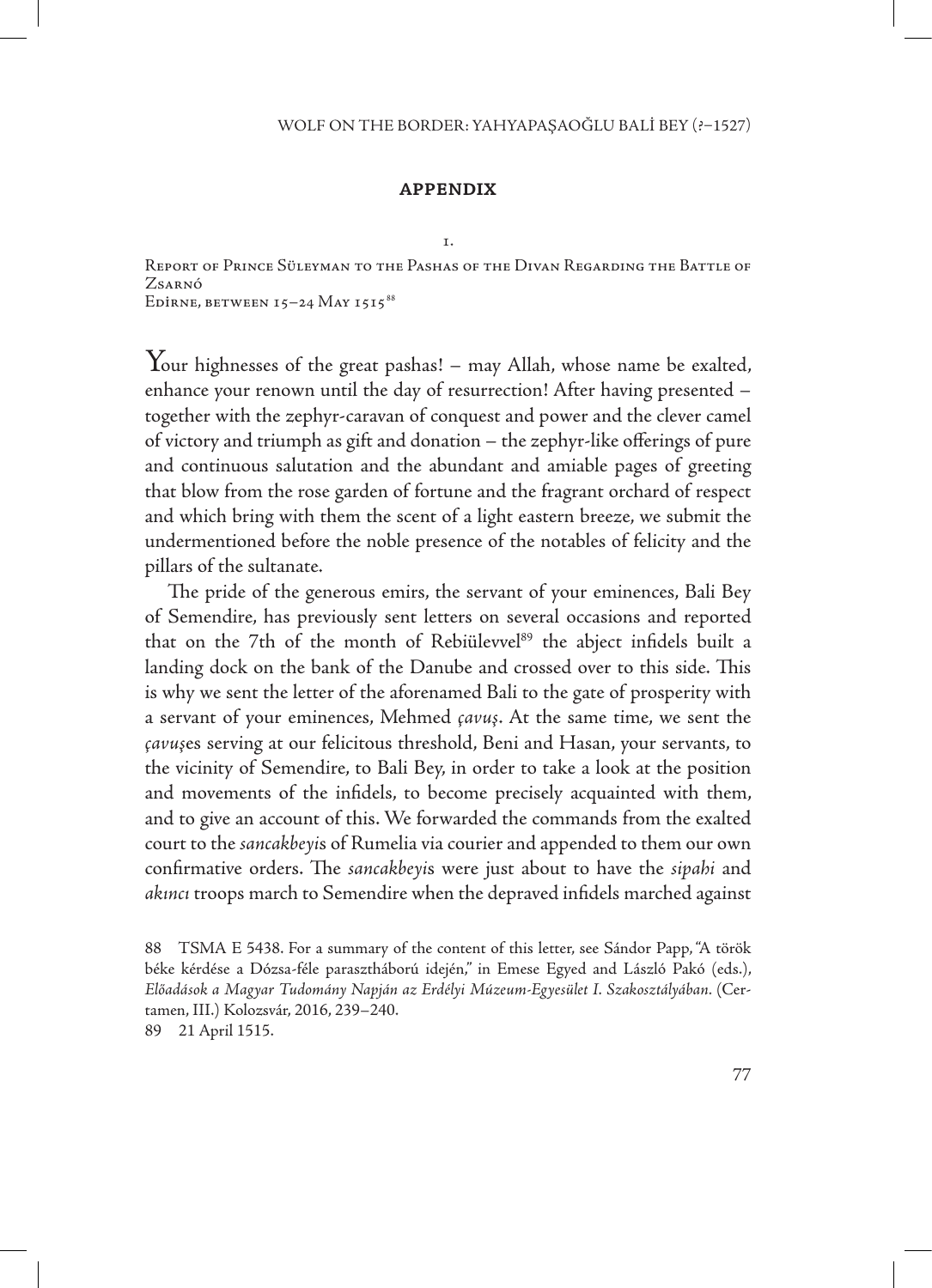the fortress called Havale<sup>90</sup> and surrounded it. They shot it with their cannons from several places and opened gaps [in the wall]. Before the other *sancakbeyi*s could join Bali Bey, the servants of your eminences, *sancakbeyi*s Mesih of Vidin, Ahmed of Alacahisar, Kasım of Prizren and Hacı of İzvornik arrived there and held a council. They planned to await the other *bey*s and together they would take up the fight against the infidels. However, the defenders of Havale then sent a messenger down from the aforenamed fortress and informed the *bey*s that if they did not arrive there by the next day, then – since they had no more men and they had no strength to fight – an assault would be launched against the fortress. The *sancakbeyi*s, the servants of your eminences, disregarding the dearth of people of Islam and the multitude of infidels and asking incessantly for divine mercy and for the help of the holy spirit of his holiness the prophet – may his name be glorified! – and knowing that the exalted support and superior power of the padishah, the refuge of the world, were with them, placed alongside the close relatives of the aforenamed Bali Bey, the servants of your eminences, the *ziamet*-holder Bali91 and Rüstem, the *azab ağası* and *beşlü ağası* and in addition the most valiant and brave soldiers of Semendire, who as infantrymen attacked the foot soldiers standing alongside the cannons of the infidels positioned below the fortress and dispersed them. The *sancakbeyi*s arrived in their tracks and assailed the camp of the infidels. As they began to fight, around 20,000 armored cavalry rushed out from the camp of the infidels and an enormous battle took place from morning until afternoon. The infidel cavalry could not hold out, again withdrew to the camp and for a while fought from there. Finally, the multitude of flags bearing the sign of divine assistance and the deterrent spectacle of the heroes who enjoyed the abundant and miraculous support of the saints threw fear into the cavalry and the infantry of the infidels and unable to resist the effort of the fighters for the faith, they surrendered their camp. Then through the mercy and support

91 The later Küçük Bali Bey, Pasha and the second *beylerbeyi* of Buda (1542–1543). To my knowledge, this document is the first that refers to him as a close relative of the Yahyas.

<sup>90</sup> As mentioned above, Zsarnó in Hungarian and Avala in Serbian. The other Ottoman Turkish name for this fortress was Güzelcehisar. The Ottomans built it on the ruins of the medieval fort of Zsarnó in 1442. This is the place from which Ottoman military actions against Belgrade and nearby locations were launched.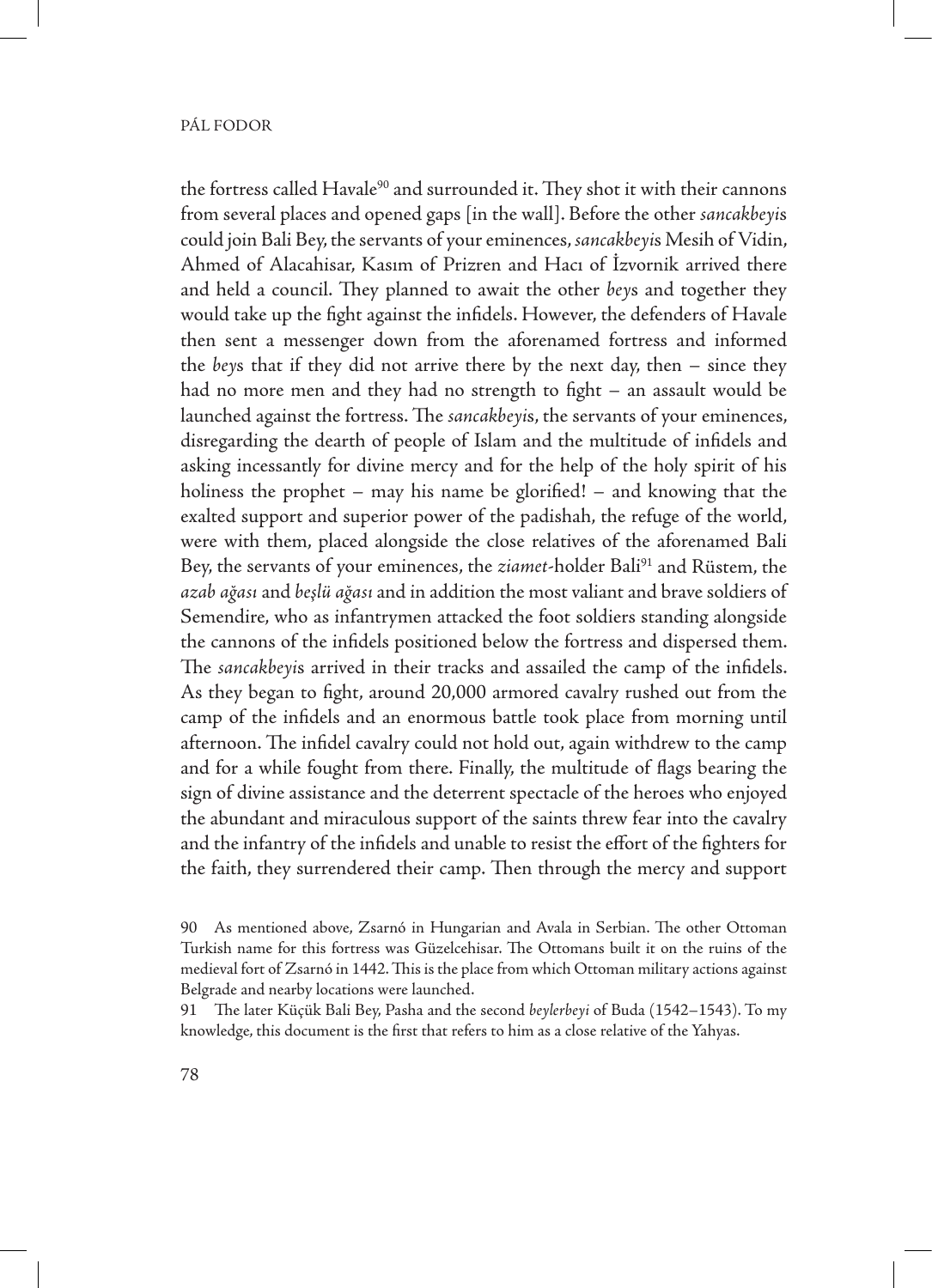of God in the prosperous days of his majesty the sovereign, the army of the infidels scattered and much of it became the food of the steely, shining sword, while those infidels who escaped the saber were placed in shackles and locked in the fortress. The infidels left behind 600–700 camp wagons, all of their shields, cannons, flags, and tents as well as their other military equipment and instruments and, defeated and hopeless, took to their heels. Our fighters for the faith raised the flag of victorious Islam and assailed the infidels all the way until Belgrade, taking the heads of the *ban* of Belgrade Mihály Paksi and the *ban* of Szabács.92 The accursed known as the *ban* of Transylvania93 managed to escape with a few thousand infidels and gathering all his strength fled to the fortress of Belgrade. During the prosperous time of his majesty the padishah – the shadow of Allah on earth – the infidels suffered a defeat of such magnitude that it cannot even be described. In order to impart the good news of the victory reaped in the fight for the faith, Bali Bey, the sincere follower of your eminences, made a report via letter that he sent here with his relative, Rüstem Bey, and with our *çavuş*es dispatched to Semendire, the servants of your eminences, Beni and Hasan, along with two armoured infidels whom were captured alive. For these reason we sent the servants of your eminences, the *çavuş*es Beni and Hasan whom were dispatched to Semendire and took part in the battle, with the friendly letter to your noble persons in order to recount the aforementioned adventure before your jubilant presence as it happened and as they saw it. What else might be said? Let new conquests and endless victories multiply and proliferate with the lord of humanity.

Written in the first ten days of the month of Rebiülahir in year 921 at the headquarters of Edirne. Süleyman<sup>94</sup>

- 92 Gáspár Paksi.
- 93 John Szapolyai (later king of Hungary, 1526–1540).
- 94 The so-called *pence*-form signature is located at a right angle in the right-hand margin.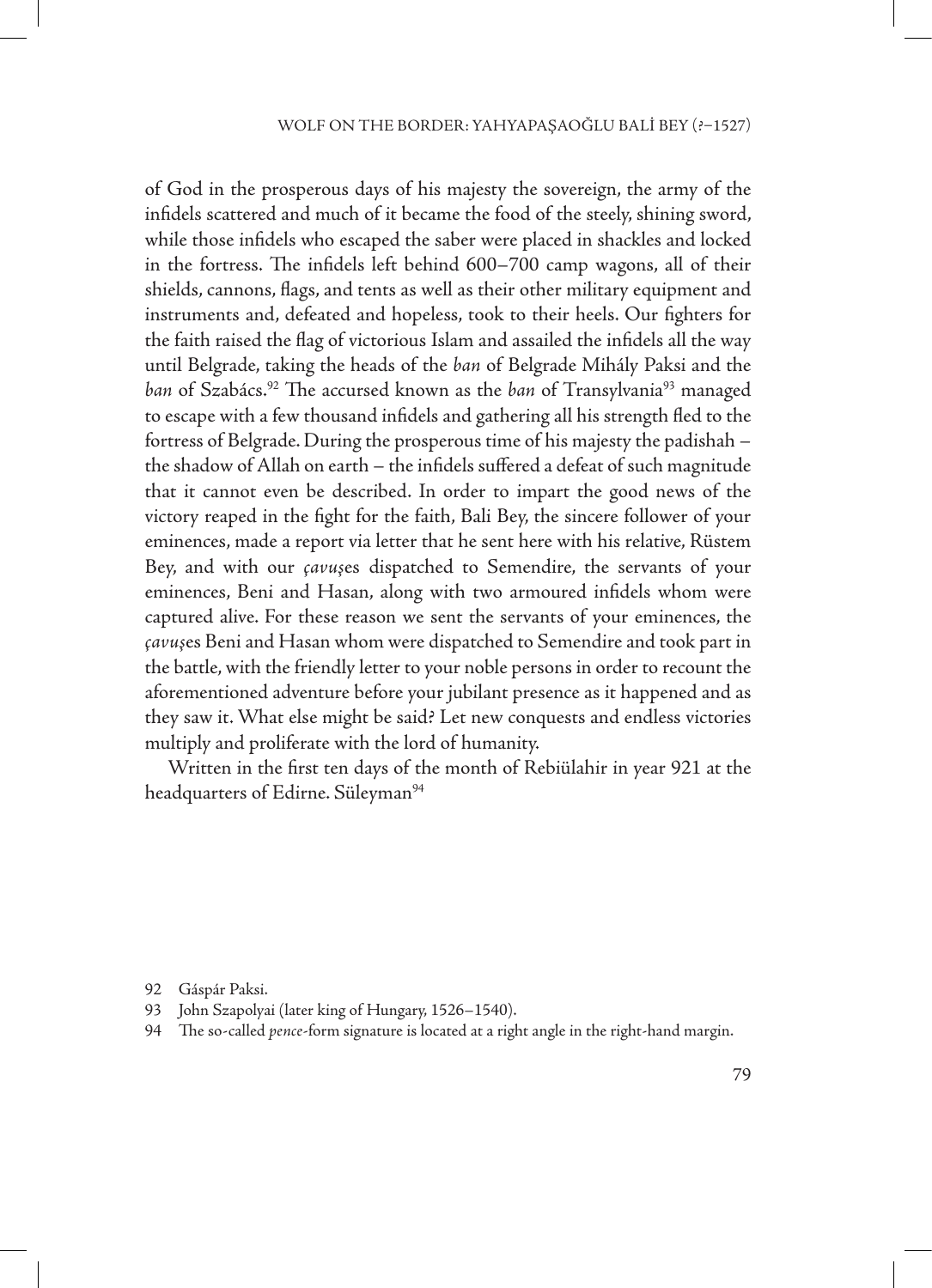Report of a High-Ranking Official to Sultan Selİm on the Profligacy of Balİ Bey's WIFE AROUND THE YEAR 151695

Let it be known to his majesty my sultan that a shameful thing has occurred with the wife of his servant, Bali Bey of Semendire: they caught her with a man in Skopje. I had the arrested boy brought in to me, we interrogated him in the presence of several *kad*ıs and he made a confession. However, unable to tolerate this, I killed him. In addition, we had six of the gatekeepers and procuresses executed. And after this affair had taken place, the woman went to Istanbul without my permission. There several of her sins became public. She made love with a Kuran reciter, a boy known by the name of Dellakoğlu. She became with child from him and brought a girl into the world. She placed the girl in the home of Hasan, the Kuran reciter at the Sultan Mehmed Mosque, and committed her to the care of a nanny. Five or six months later the girl died. She gave the nanny to Hasan as a gift and she gave many other things to him as well. The *kadı* of Istanbul learned of this matter, brought the boy in and beat him. After they beat him, the boy in his shame could not bear to stay and came to Edirne. When he arrived here, he came down with a serious case of malaria. Upon hearing that he had become ill, [the woman] sent one of her people for him. They were already on their way from Istanbul when [the lover] died in Babaeski,<sup>96</sup> where he was buried. When the woman learned of his death, she went out to Yenihisar<sup>97</sup> under the pretext that there was a plague epidemic in Istanbul. Then she went to the boy's grave dressed in a disguise. She exhumed him, took a look at him and reburied him. Around eleven days later she again went to Istanbul. Now she is with the younger brother of the deceased boy, the Kuran reciter named Dellakoğlu Bak. When the daughter

96 Babaeski: the second stop along the main route from Edirne to Istanbul.

97 Fortress known today as Rumelihisarı standing above Istanbul on the European shore of the Bosporus.

<sup>95</sup> Uluçay, *Haremden mektuplar,* I. 64–65. The "high-ranking official" was most likely Prince Süleyman, who – as the previous document showed – kept his court in Edirne during these years. There were few others besides Süleyman who could have written to the sultan in such a manner.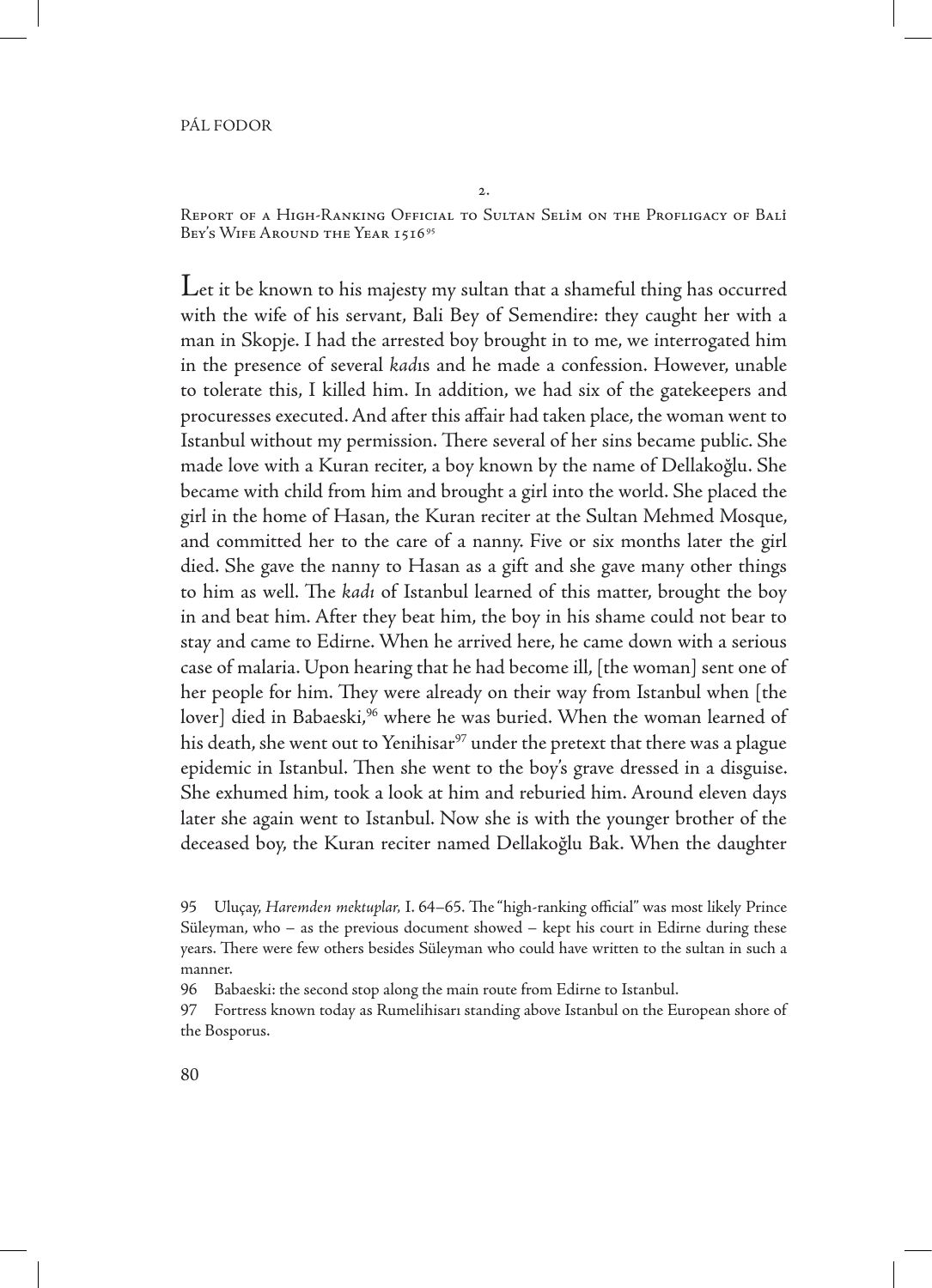of Sultan Mahmud<sup>98</sup> saw that she was pregnant, she spat in her face and said to her: "Do you want to bring the girls of the House of Osman to ruin? What kind of things are you doing? Do you think that this padishah is just like the others? If he finds out about just one of the things that you have done, he will break everybody to pieces; and you as well!" She has a slave woman named Kamerveş and a Circassian slave named Ferayet. These are the procuresses. If you desire to know the story of this affair, then have this slave woman brought to you, interrogate her, and you will become acquainted with it. Among the eunuchs sent in from the various households of Sultan Ahmet,<sup>99</sup> there is one who knows all the secrets. There is a slave by the name of Saru Djerzük (?) İshak, he was also an accomplice in this affair. The now deceased *çavuş* who lived under the Kuruçeşme aqueduct has a wife, she also knows all the secrets. She [the wife of Bali Bey] does all of these things with the help of her riches. Her fortune is boundless and unparalleled. For the salvation of the souls of Gazi Sultan Bayezid and Gazi Sultan Mehmed, examine this situation and rectify it! If the common people disapprove of these affairs, how could the padishah tolerate them! What more might be said? Otherwise, the decision is my sultan's prerogative.

3.

The Alleged Command or Letter of Sultan Süleyman to Balİ Bey of Semendİre

 $\Gamma$ his peculiar document document has been known for decades among Ottomanists and has appeared on several occasions in scholarly literature.<sup>100</sup> K. E. Kürkçüoğlu, who first published the document, noticed after the appearance of his article that another version of it had appeared in the collection of documents that Feridun Bey presented to Murad III in 1574. The latter version of the document differed from that which Kürkçüoğlu had published in several regards, notably in that its issuer was Murad I (1362–1389) and its recipient was Evrenos Bey, the conqueror of

98 The son of Bayezid II who died in 1507.

99 The son of Bayezid II, whom his brother and main adversary, Sultan Selim, had killed in April 1513 after winning their struggle for the throne.

100 Kemâl Edîb Kürkçüoğlu, 'Kanuni'nin Bali Beğ'e Gönderdiği Hatt-i Humāyūn', *Ankara*<br>Ülsimmitasi Dilan Tarih Cažrafas Felsiltasi Darsisi 9:1, 2 (1950) 225, 221. Kılıs 'Kanûnî Sal *Üniversitesi Dil ve Tarih-Coğrafya Fakültesi Dergisi* 8:1–2 (1950) 225–231; Kılıç, 'Kanûnî Sultan Süleyman'ın', 168–172 (he was unfamiliar with the previous publication); *Kânûnî Sultan Süleyman Han'ın Semendire Sancakbeyi Gâzî Bâlî Bey'e Mektubu.* İstanbul, 2007.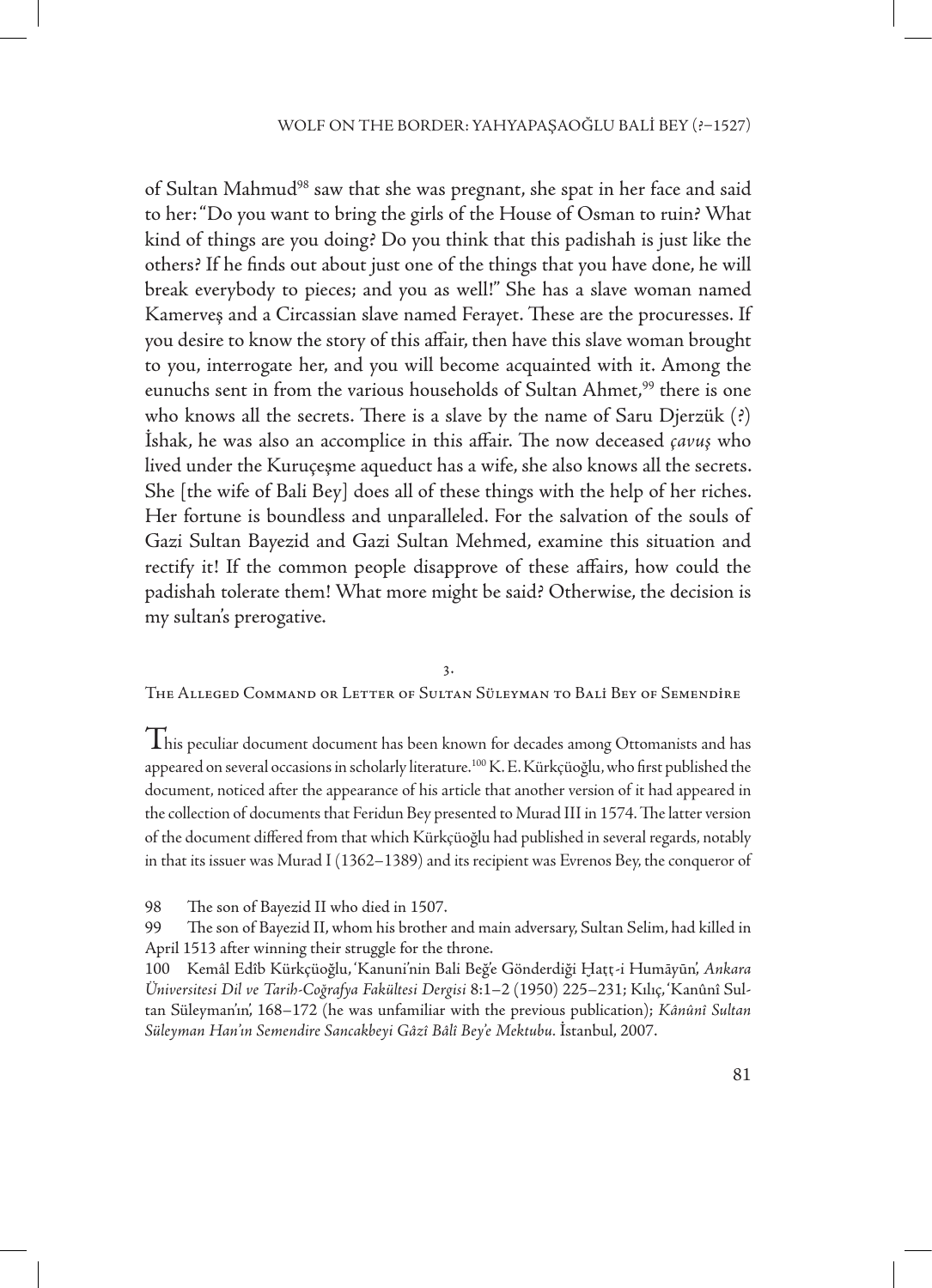Rumelia.<sup>101</sup> Those who subsequently published and cited the document generally overlooked this disconcerting fact and expressed no doubt regarding its authenticity, deeming it to be an order addressed to Bali Bey and an important manifestation of Sultan Süleyman concerning royal authority. Serving to further complicate the situation, an anonymous publisher<sup>102</sup> identified this Bali not as Yahyapaşaoğlu Bali, but as Malkoçoğlu Bali, which is strange because the latter died around the year 1510 and thus could not have been *sancakbeyi* of Semendire at the time of Süleyman. Kürkçüoğlu, citing the falsifications of Feridun Bey to which several researchers had drawn attention, adhered to his viewpoint that that the document originated with Süleyman and was intended for Bali Bey. According to Kürkçüoğlu, it could not have been written during the time of Murad I, because at that time the language of documents was much simpler. Moreover, in Kürkçüoğlu's opinion, the fact that the Yahya family possessed a copy of the document in the middle of the twentieth century also represented significant evidence regarding its origin. The obvious problems with regard to chronology and genre did not bother those who subsequently published and used it. Whereas Feridun Bey characterized the document as a *berat* (appointment diploma, in this case granting a *sancak* to Evrenos), one modern publisher qualified it as a *hatt-i hümayun* (order that the sultan wrote with his own hand), another as an *emr-i şerif* (noble order) and yet another as a *mektub* (letter) even though the word *tevki* – the term used to designate decrees that the *divan* issued in the sultan's name – appears in the text. However, the document can immediately be recognized not as an ordinary command, but as a "work of art" that resembled the *nashihatname* ("advice literature") known as "mirror for princes" in Europe. The text evokes the paternalistic tone of *nashihatname* in which the sovereign explains the principles of good governance to the gallant though unscrupulous Evrenos Bey or Bali Bey. The numbers specified in the various versions of the document are unrealistic and fanciful and become increasingly extravagant with time. Feridun Bey's compilation of texts are dated between 26 October and 4 November 1386, while the alleged date of the earliest version connected to Bali Bey is 9 March–7 April 1532 (Kürkçüoğlu). The second is dated 26 March–23 April 1629 (though this may be an error; *Kânûnî Sultan Süleyman*) and the third is undated and was copied into a compendium of documents prepared at the turn of the eighteenth and nineteenth centuries (Kılıç). None of these dates coincides with the lifetime of Bali Bey, who, as previously mentioned, died in the spring of 1527. The text was obviously popular and was read and copied for generations. Although the text changed little in terms of content over time, it did undergo a somewhat greater transformation in terms of form. The language used in Feridun Bey's compilation closely resembled the style used in the Ottoman chancellery during the sixteenth

<sup>101</sup> Kemâl Edib Kürkçüoğlu, 'Münşe'âtu's-Salâtîn'e Dâir Kısa Bir Not', *Ankara Üniversitesi Dil ve Tarih-Coğrafya Fakültesi Dergisi* 8:3 (1950) 328; cf. Feridun, *Münşeat,* I. 87–89. 102 *Kânûnî Sultan Süleyman Han'ın.*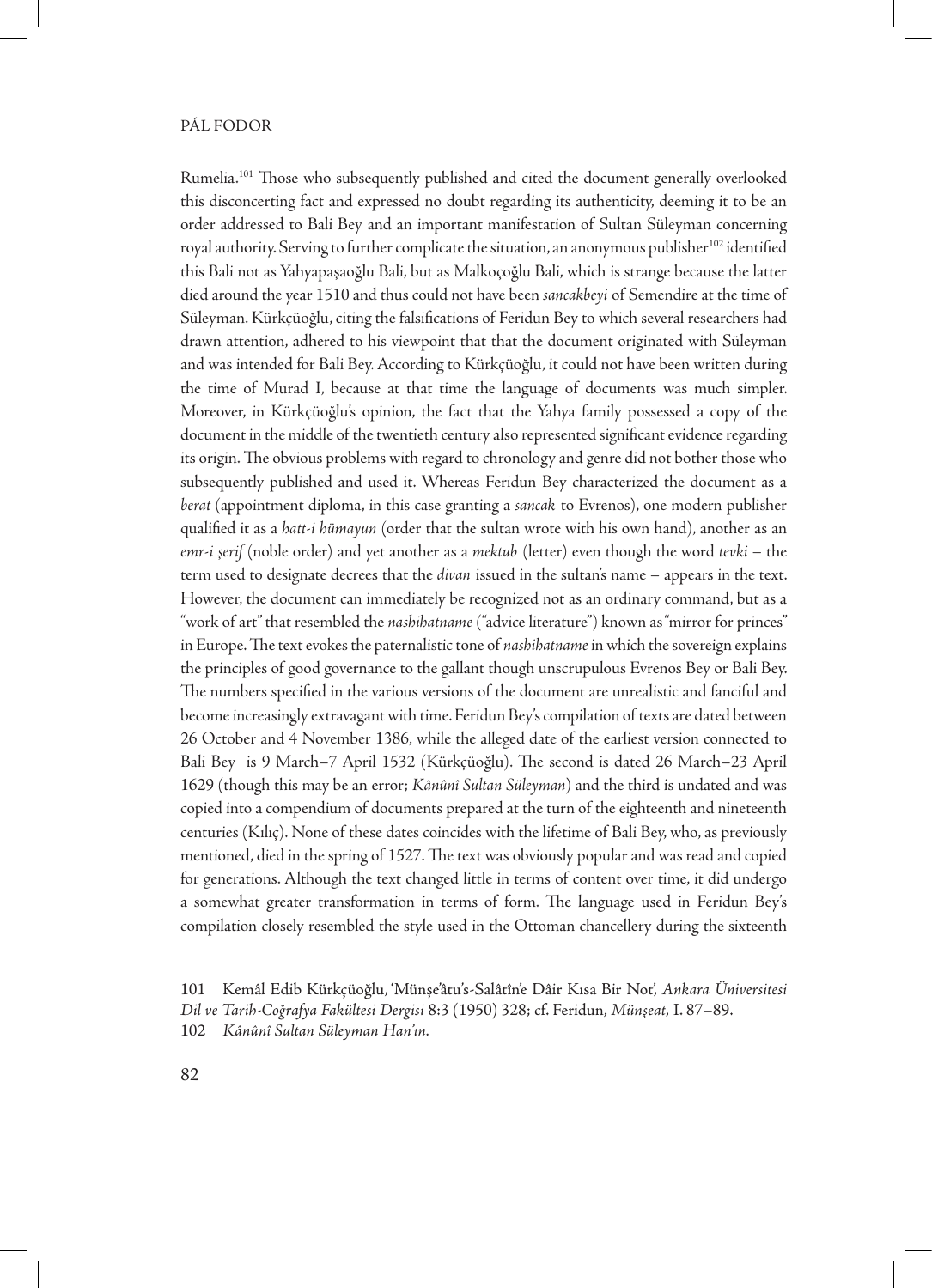#### WOLF ON THE BORDER: YAHYAPASAOĞLU BALİ BEY (?–1527)

century. The first two versions connected to Bali are linguistically simpler and sometimes almost clumsy, though subsequent authors visibly made the text more coherent and elegant. The author of the present study, based on the data with which he is familiar, would have difficulty taking a position with regard to question of when the "original/first" version of the document was actually written and to whom it was addressed. However, one should consider the fact that one of the most important titles of the designated recipient of the document (in the versions addressed to Bali as well!) corresponds to the 1417 inscription that appears on the sarcophagus of Evrenos Bey, son of İsa, in Yenice-i Vardar (today Giannitsa, Greece): "King of the *gazi*s and fighters of the jihad, slayer of the infidels and the pagans" (*melikü'l-guzzat ve'l-mücahidin, katilü'l-kefere ve'lmüşrikin*)*.* 103 Yet before drawing far-reaching conclusions from this circumstance, one should also recall that similar attributives can be found in Bali Bey's charter confirmed by Ebussuud Efendi on 15 March 1545 ("paragon of the *gazi*s and fighters of the jihad, annihilator of the infidels and the pagans" [*kıdvetü'l-guzzat ve'l-mücahidin, kamıü'l-keferet ve'l-müşrikin*]; see Elezović, *Turski spomenici,* I/1, 479). The title "commander/prince of the faithful" (*emirü'l-müminin*) that is used emphatically in the document is nevertheless much more compatible with the words "martyr" (*şehid*) and "pilgrim" (*hacı*) used on inscriptions pertaining to Evrenos, who along with his father of Catalonian origin was the cofounder of the Ottoman state and who – just as the leader of the contemporary Mihaloğlu clan – indeed bore titles similar to those of the sultan. Based on these considerations, it is not inconceivable that an exchange of letters between Murad I and Evrenos served as the foundation for later revisions that transformed very simple texts into a moralizing document on statesmanship that was subsequently (after Bali's death) regarded as a suitable general representation of relations between Süleyman and Bali and in a broader sense between the sultan and the frontier *bey*s. (In any case, the text should be compared to the early, fifteenthcentury, mirrors for princes, most of which are the translations of "classical" works, in order to find its origins). One thing is certain: whoever put together the first version of the document connected to Bali was not merely articulating the interests of sultanic power, but – using the example of Bali – rendering tribute to the achievements of the frontier *bey*s as well and consciously emphasizing the interdependence of the two poles. At the same time, the text refers in succession to problems that were a source of continual aggravation for central authorities: the accumulation of wealth among leading officials in the frontier regions, the placement of this wealth into foundations, corrupt practices related to plunder, disregard for law and order, abuse of power, etc. As mentioned above, the possibility cannot be excluded that an exchange of correspondence (perhaps containing a

103 Heath W. Lowry and İsmail E. Erünsal, *The Evrenos Dynasty of Yenice-i Vardar: Notes and Documents.* İstanbul, 2010, 89. The fact that a member of the court used the term *melik*  (king) to describe the *beylerbeyi* of Anatolia and the *sancakbeyi*s of Rumelia in a 1511 letter to Selim may provide a foundation for an assessment of the usage and content of this word. See Uluçay, 'Yavuz Sultan Selim', 122: note 11.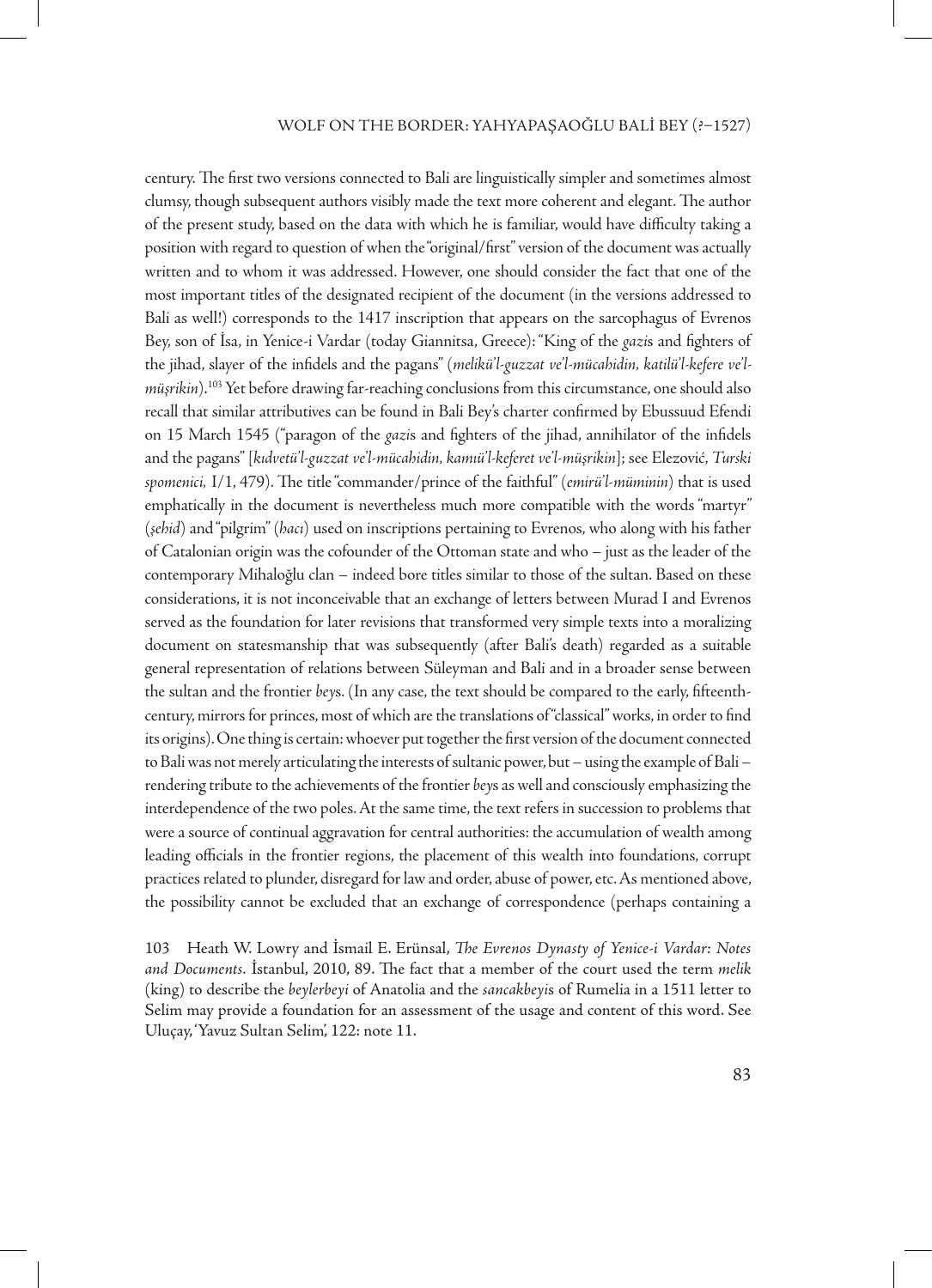threat from the sultan) between Süleyman and Bali served as the impetus for the revision of the basic text (the fact that the previously cited portion of the letter implying this motive [footnote no. 82] does not appear in the variation of the text addressed to Evrenos alludes to this possibility). The translation below is based on the latest version of the text, which is phrased more clearly than the previous versions, though does not differ significantly from them in terms of content.<sup>104</sup>

The copy of the noble command of his majesty the deceased Sultan Süleyman Khan who is the recipient of forgiveness – the mercy and pardon of God be upon him! – to Bali Bey of Semendire kept at the Buda treasury.

Pride of the generous emirs, pillar among illustrious great, possessor of might and respect, king of the *gazi*s and fighters of the jihad, slayer of the infidels and the pagans, my familiar friend, my distinguished veteran, Gazi Bali Bey! Upon the arrival of this noble imperial command, let it be known that they read the letter sent by you and we became familiar with its content. With the help of Allah – may he be exalted! – you seized 18 castles and sent 30,000 beams to my imperial naval arsenal. You also sent the heads of 60,000 infidels. May God bless you, let your face be white in this world and in the world beyond and let my bread be to your health!

However, you also asked for a horse-tail standard (*tuğ*).105 Gazi Bali Bey, this is not the time [to ask] for a *tuğ*. Although you have placed us under a debt of gratitude with this service and good deed, we have previously done three good things for you. The first was this: we addressed you as "commander of the faithful"; the second: we sent you a very precious robe of honour; the third: we gave you the victorious *tuğ* of his holiness, the most generous apostle – may Allah commend and salute him!106 We honoured you and expressed

104 Kılıç, 'Kanûnî Sultan Süleyman'ın', 170–172 (transcription), photographs 1–3. The note that the original version of this variant of the text was once kept at the Buda treasury is interesting and, if true, very significant.

105 The horse-tail standard was an old Turkish symbol of power. In the Ottoman Empire, the sovereign had six such standards, while the viziers had three, the *beylerbeyi*s had two and the *sancakbeyi*s had one.

106 Bali Bey could obviously not have been presented with such a standard. The holy banner of Muhammad (*liva-i şerif*) was not a *tuğ*, but a black flag that the Ottomans likely acquired during their conquest of Egypt and the holy cities and took on their military campaigns beginning with the Long Turkish War (1593–1606). In the version of the text published in Feridun, *Münşeat*, I. 87, the term *tabl ve alem* ("military band") figures instead of *tuğ*.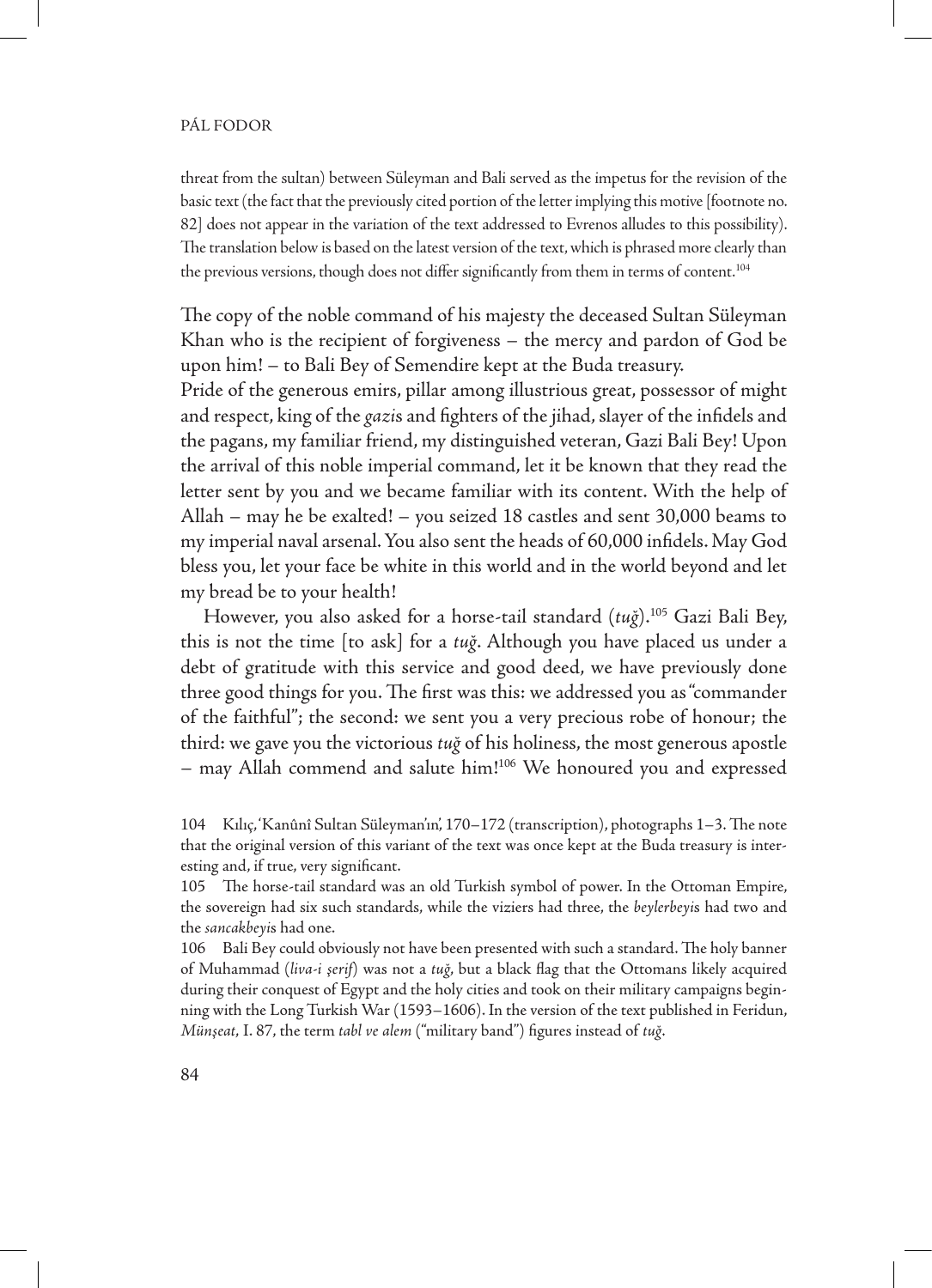our esteem with these three things. There is no greater gift than this. Now you should give thanks for these good deeds and show your gratitude.

Be well aware that power resembles a two-panned scale. One of the pans is heaven, the other is hell. In this corruptible world, one hour of righteousness is worth more than seventy years of prayer. Let God – may he be praised and exalted! – place all of us in the company of the righteous on the day of judgement! Never forget about this final day. On the day when fire consumes the book of our deeds like dry wood, let you be filled with worry and be on the watch!

If, however, on the day of judgement they hold us accountable for these abuses that have taken place through your activity as commander-in-chief and *bey* on the territory under our control, we are going to take you by the neck and you will not be able to easily disengage your neck from my grasp. Be very cautious not to let conceit fill your heart and do not say that you have conquered countries through your own strength and with your sword. The country belongs in the first order to the Creator, then to the caliph of the surface of the earth. Be aware that everything is from the Creator – may he be exalted!

It came to my royal attention that in fortresses that you occupied you reserved the goods and foodstuffs for the treasury. I do not give my royal consent for this act. Reserve a fifth of the booty for the treasury and distribute the rest among the army of Islam. Because these spoils belong to the Muslim soldiers.

Look upon the veteran warriors as if they were your father, the middleaged ones as if they were your brothers, the young ones as if they were your sons. Show honour and reverence toward your father, honour and esteem toward your brothers and compassion and mercy toward your sons. Take care that the army of Islam suffers no scarcity of any kind, do not begrudge them the benefactions and wealth you have in your possession, but dispense these to them abundantly. If there is not sufficient money in the treasury of the army and you suffer need, let me know. I am not so poor that with the help of Allah – may he be exalted! – I could not send one or two thousand purses  $[$  of money $]$ .<sup>107</sup>

107 The first of the previous two versions mentions 300–400 purses (*kese*) of reimbursement (*harclık*), while the second refers to 500 purses of *akçe*s.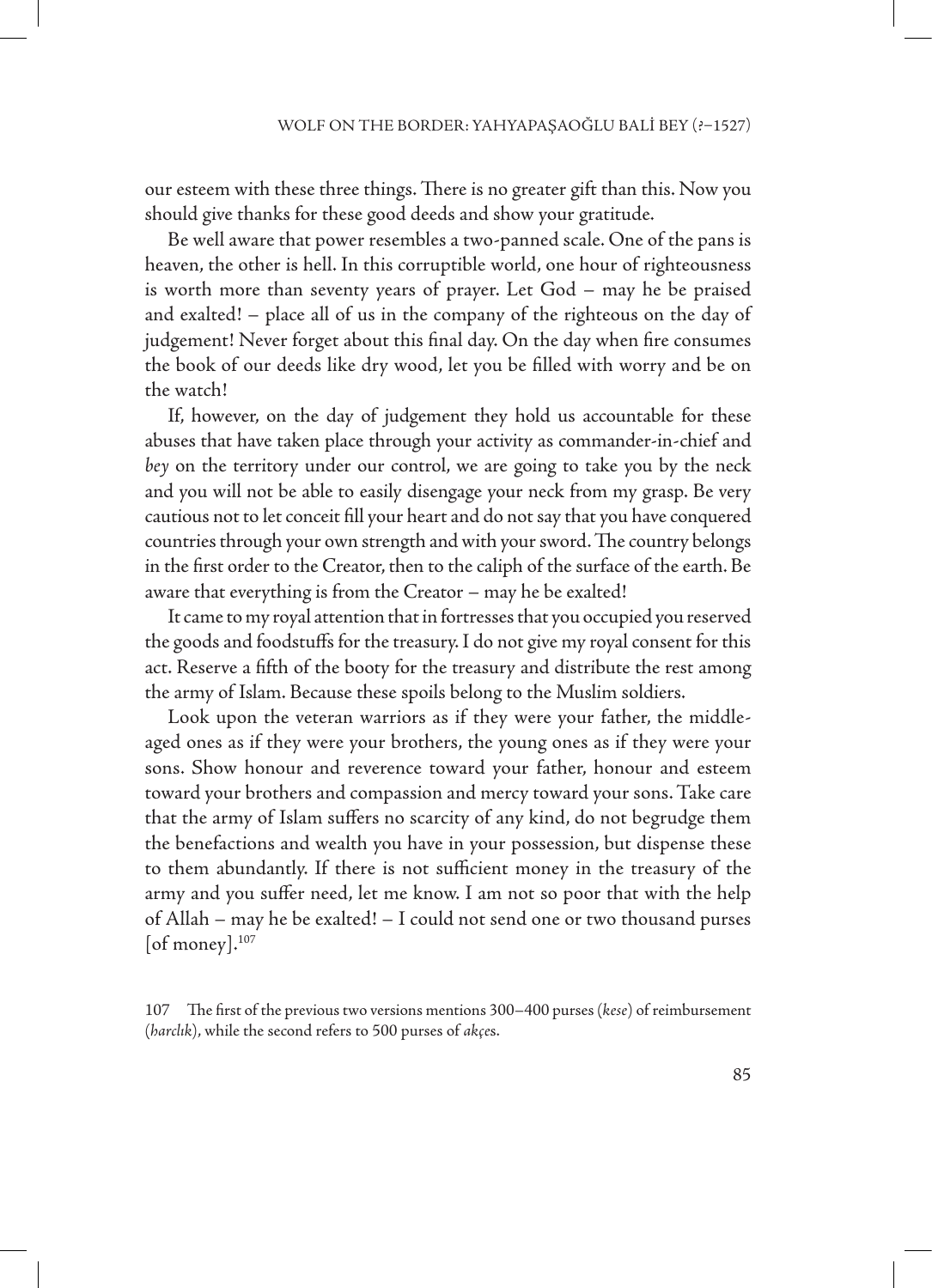Do not pester the tax-paying subjects (*reaya*) with unbearable tax burdens. Take extreme care in this regard, because if our *reaya* live in calm, then the infidel *reaya* will become inclined toward us and will come over to our side. Pay attention to the poor of the Muslim communities living there in small and big cities and if there be among them some who are in need of alms, provide them with foodstuffs from the treasury. Because the poor are the kind servants of God – may he be praised and exalted! The Muslim public treasury is for the servants of God.

If the apostolic offspring settle in those parts, command a daily allowance of one gold piece<sup>108</sup> for every one of them from the tax-farms and treasuries and make sure that the apostolic offspring suffer no need of any kind. I have appointed our lord Mustafa, the paragon of the *kadı*s and the magistrates, the mine of virtue and erudition – may his virtues increase! – to serve as the judge of my imperial camp.<sup>109</sup> When he arrives, submit and render homage to the sacred law in all regards and do not neglect to show respect toward him. Act according to the sacred hadith<sup>110</sup> "the jurists are the heirs of the prophets", commit no error in the paying of respect.

If you want to use somebody for some service, by no means pass judgment according to his previous situation. There are many people who appear to be followers of asceticism as long as they find no opportunity; though when this opportunity comes to them, they become Nimrod<sup>111</sup> and pharaoh. Do not employ such people in your service until you have from time to time and repeatedly tried them out in the administration of affairs. If their subsequent and previous situations show agreement, then employ them. There are also some who fast during the day and pray at night.<sup>112</sup> Those are the kind who are

<sup>108</sup> This did not appear in the previous versions of the text. The stipulation of a daily allowance of one gold piece is obviously an intentional exaggeration.

<sup>109</sup> A "judge of the camp" (*ordu kadısı*) was appointed for each military campaign to arbitrate legal disputes that emerged within the army.

<sup>110</sup> The sayings and actions of the prophet; one of the major sources of Islamic law.

<sup>111</sup> According to Islamic legend, Nimrod was a cruel and godless ruler who cast Abraham into the fire, but the latter was able to escape with the help of Allah.

<sup>112</sup> Here the sentence "But in fact they are idolaters" is omitted, while it appears in the other two versions of the text (Kürkçüoğlu, 'Kanuni'nin', 229; *Kânûnî Sultan Süleyman Han'ın,* 13; and similarly Feridun, *Münşeat,* I. 88). The omitted sentence makes the previous one intel-